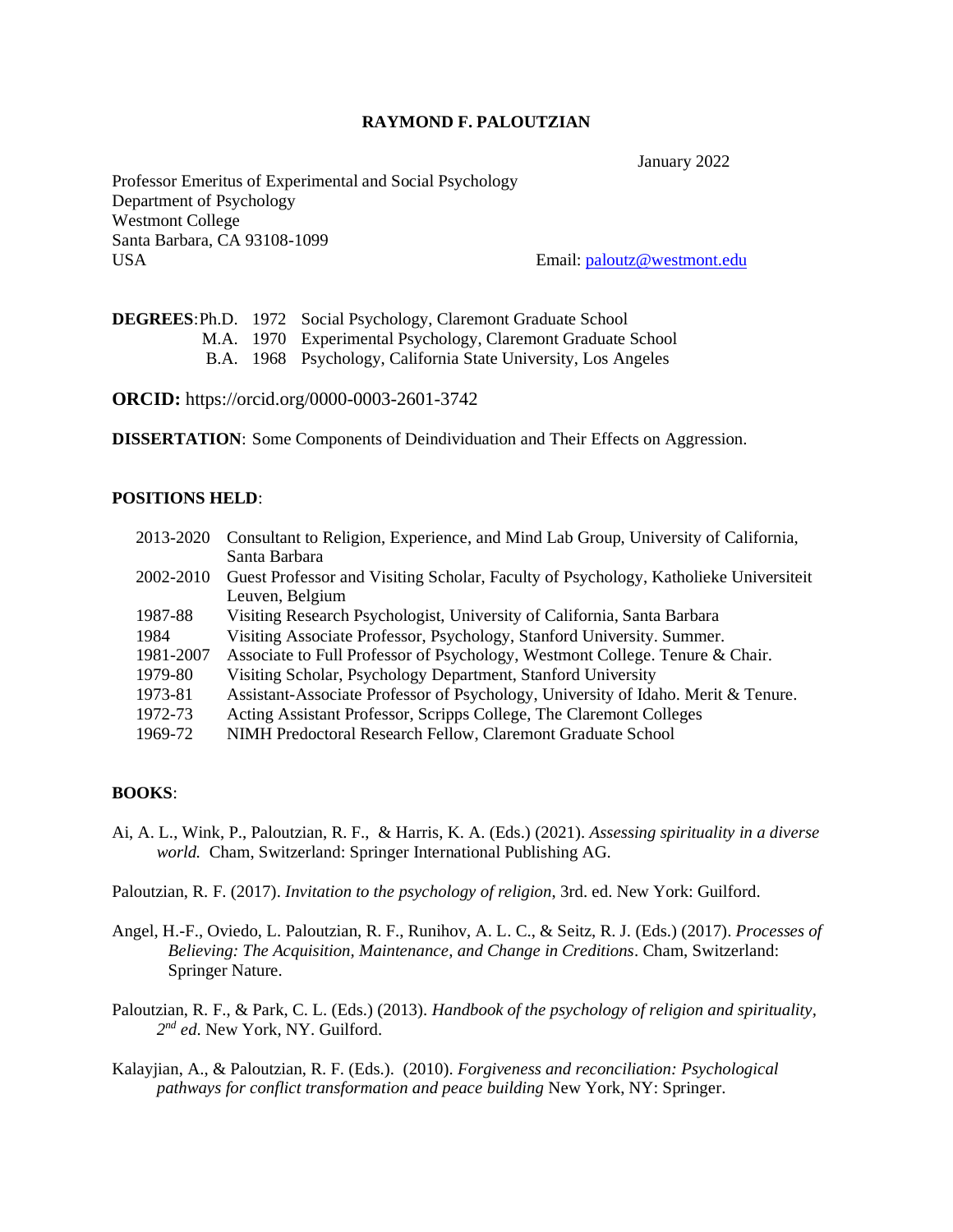- Paloutzian, R. F., & Park, C. L. (Eds.) (2005). *Handbook of the psychology of religion and spirituality*. New York, NY. Guilford. Translated into Turkish (2013) and Chinese (2015).
- Paloutzian, R. F. (1996). *Invitation to the psychology of religion*, 2nd. ed. Needham Heights, MA: Allyn & Bacon.
- Paloutzian, R.F. (1983). *Invitation to the psychology of religion*. Glenview, IL, Scott, Foresman.
- **EDITOR**: *The International Journal for the Psychology of Religion* (1998-2016).
	- Psychology Editor, *Encyclopedia of Sciences and Religions* (A.LC. Runihov, L. Oviedo, Eds.). Dordrecht: Springer, 2013.
	- Paloutzian, R.F. & Kirkpatrick, L.A. (Eds.) (1995). Religious influences on personal and societal well-being. *Journal of Social Issues*, Vol. 51(2), Whole issue.

# **ARTICLES & CHAPTERS**:

- Seitz, R. J., Angel, H-F, & Paloutzian, R. F. (in press). Bridging the Gap between Believing and Memory Functions. *Europe's Journal of Psychology,*
- Ai, A. L., Raney, A. A., Paloutzian, R. F., & Huang, B. (in press). Spiritual coping, emotional responses to existential challenges, and character strengths: Revision and validation of the Using Private Prayer for Coping Scale (UPPC-R). *The International Journal for the Psychology of Religion,*
- Harris, K. A., & Paloutzian, R. F. (in press.). Spiritual Well-Being Scale (SWBS) (Paloutzian & Ellison, 1982). In P. Hill, R. Hood, Jr., J. Jong, & K. Harris (eds.), *Measures of Religiosity, 2nd ed.* Cham, Switzerland: Springer International Publishing AG.
- Ai, A. L., Raney, A. A., & Paloutzian, R. F. (in press). Perceived Spiritual Support Counteracts the Traumatic Impact of Extreme Disasters: Exploration of Moderators. *Psychological Trauma: Theory, Research, Practice, and Policy (Special Issue)*, … https://doi.org/10.1037/tra0001133
- Taves, A., Wildman, W. J., Shults, LeR., & Paloutzian, R. F. (in press). Scholarly Values, Methods, and Evidence in the Academic Study of Religion. *Method and Theory in the Study of Religion, …*
- Seitz, R. J., Angel, H-F., & Paloutzian, R. F. (2022). Statements of Believing involve Attribution. *Academia Letters, Article 4624*. https://doi.org/10.20935/AL4624.
- Taves, A., & Paloutzian, R. F. (2022). *Designing Research.* In S. Engler & M. Stausberg, Eds., *The Routledge Handbook of Research Methods in the Study of Religion, 2nd ed.* (pp. 34-56). New York: Taylor & Francis, Routledge.
- Paloutzian, R. F., Seitz, R. J., & Angel, H-F. (2021). The processes of believing and communicating with the unseen. In T. Plante & G. Schwartz, *Human Interaction with the Divine, the Sacred, and the Deceased: Psychological, Scientific, and Theological Perspectives* (pp. 213-233)*.* London and New York: Routledge.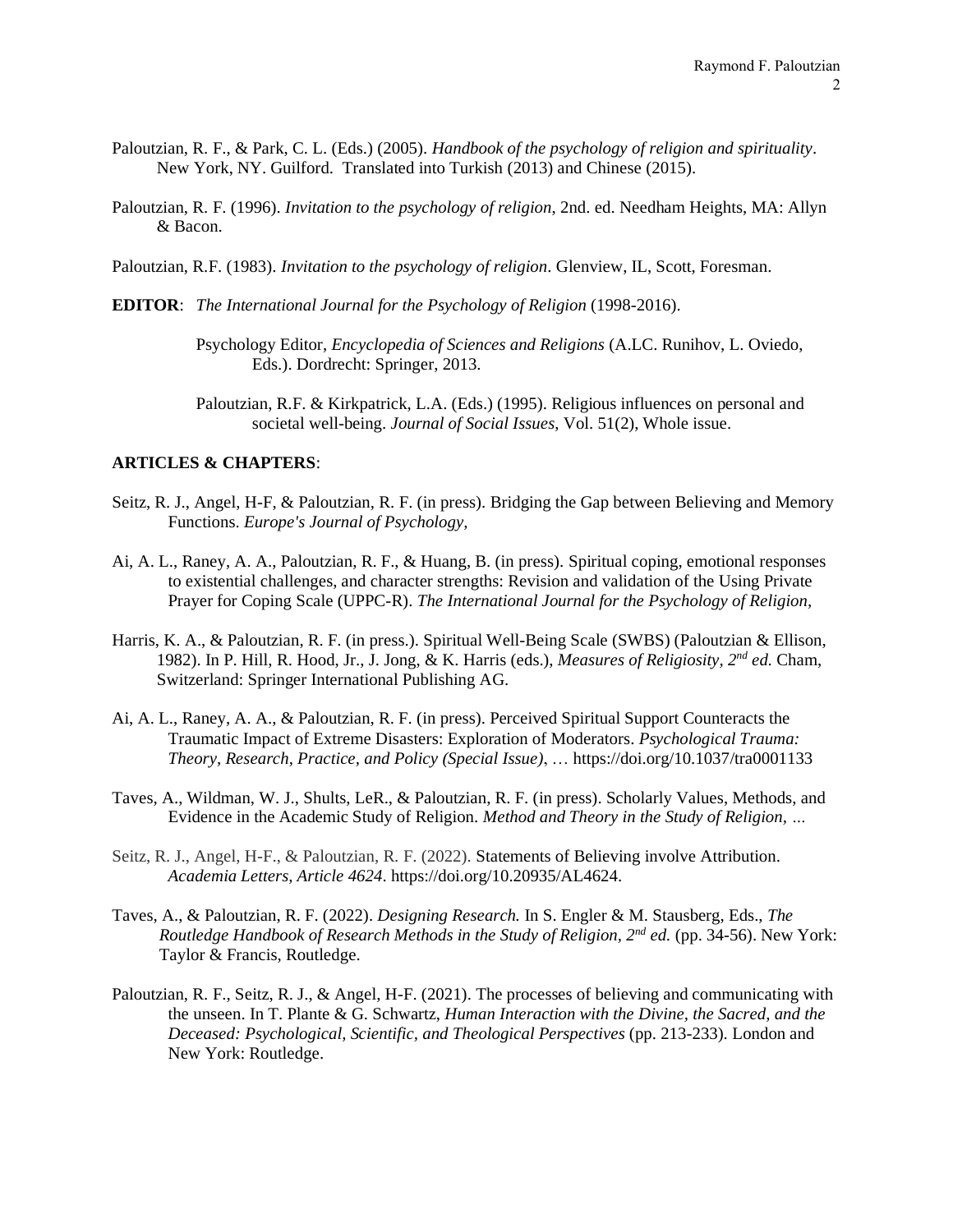- Paloutzian, R. F., & Park, C. L. (2021). The psychology of religion and spirituality: How big the tent? *Psychology of Religion and Spirituality, 13(1)*, 3-13. DOI: 10.1037/rel0000218
- Park, C. L., & Paloutzian, R. F. (2021). Is the Psychology of Religiousness and Spirituality a Science? Yes. *Psychology of Religion and Spirituality, 13(1)*. DOI: 10.1037/rel0000403
- Paloutzian, R. F., Sagir, Z., & Shults, F. LeR. (2021). Modeling Reconciliation and Peace Processes: Lessons from Syrian War Refugees and World War 2. In Kevin P. Clements and SungYong Lee, *Multi-level Reconciliation and Peacebuilding* (pp. 225-242). New York: Routledge.
- Paloutzian, R. F., Agilkaya-Sahin, Z., Bruce, K. C., Kvande, M. N., Maliňáková, K., Marques, L. F., Musa, A. S., Nojomi, M., Öztürk, E. E., Putri, I. P., You, S-K. (2021). The Spiritual Well-Being Scale (SWBS): Cross-cultural assessment across 5 continents, 10 languages, and 300 studies. In A. L. Ai, P. M. Wink, R. F. Paloutzian, & K. A., Harris (Eds.), *Assessing spirituality in a diverse world* (pp. 413-444)*.* Cham, Switzerland: Springer International Publishing AG.
- Richards, P. S., Paloutzian, R. F., Sanders, P. W. (2021). Mainstreaming the assessment of diverse religiousness and spirituality in psychology. In A. L. Ai, P. Wink, R. F. Paloutzian, & K. A., Harris (Eds.), *Assessing spirituality in a diverse world* (pp. 15-31)*.* Cham, Switzerland: Springer International Publishing AG.
- Wink, P. M., Ai, A. L., & Paloutzian, R. F. (2021). Integrating the Assessment of Diverse Spirituality into International Mainstream Psychology. In A. L. Ai, P. Wink, R. F. Paloutzian, & K. A., Harris (Eds.), *Assessing spirituality in a diverse world* (pp. 575-592)*.* Cham, Switzerland: Springer International Publishing AG.
- Ai, A. L., Peterson, C., Koenig, H., Paloutzian, R. F., & Harris, K. A. (2021). Using Private Prayer for Coping (UPPC): Its Role and Mechanisms in Adversities. In A. L. Ai, P. Wink, R. F. Paloutzian, & K. A., Harris (Eds.), *Assessing spirituality in a diverse world* (pp. 215-247)*.* Cham, Switzerland: Springer International Publishing AG.
- Ai, A. L., Tice, T. N., Peterson, C., Paloutzian, R. F., & Croney-Clark, P. (2021). The Perceived Spiritual Support Scale (PSSS): Measuring Support from the Deep Connection with Diverse Sacred Entities In A. L. Ai, P. Wink, R. F. Paloutzian, & K. A., Harris (Eds.), *Assessing spirituality in a diverse world* (pp. 493-517)*.* Cham, Switzerland: Springer International Publishing AG.
- Seitz, R. J., Angel, H-F., & Paloutzian, R. F. (2021). The Process of Believing, Mental Abnormalities, and other Matters of the Mind: Where do they Come From? What are they Good For? On R. N. McCauley & G. Graham (2020), *Hearing Voices and Other Matters of the Mind: What Mental Abnormalities Can Teach Us about Religions,* NY: Oxford University Press. *Journal for the Cognitive Science of Religion, 7(1)*, 54-72. Aarhus, Denmark. https://doi.org/10.1558/jcsr.19559
- Paloutzian, R. F. (2020). Psychological science and/or theologies of religiousness/spirituality: Use of the Spiritual Well-Being Scale (SWBS) in healthcare, hospice, and prisons. In Nuri Tınaz, Ali Ayten, Mahmut Zengin, & Halil Ekşi, eds., *Spiritual Counselling and Care in Health and Prison Services: Diverse Experiences and Practices* (pp. 25-44). Istanbul: Ensar Publication House. [https://dem.org.tr/yayin/kitaplar/2020/12/spiritual-counselling-and-care-in-health-and-prison](https://dem.org.tr/yayin/kitaplar/2020/12/spiritual-counselling-and-care-in-health-and-prison-services-diverse-experiences-practices)[services-diverse-experiences-practices](https://dem.org.tr/yayin/kitaplar/2020/12/spiritual-counselling-and-care-in-health-and-prison-services-diverse-experiences-practices)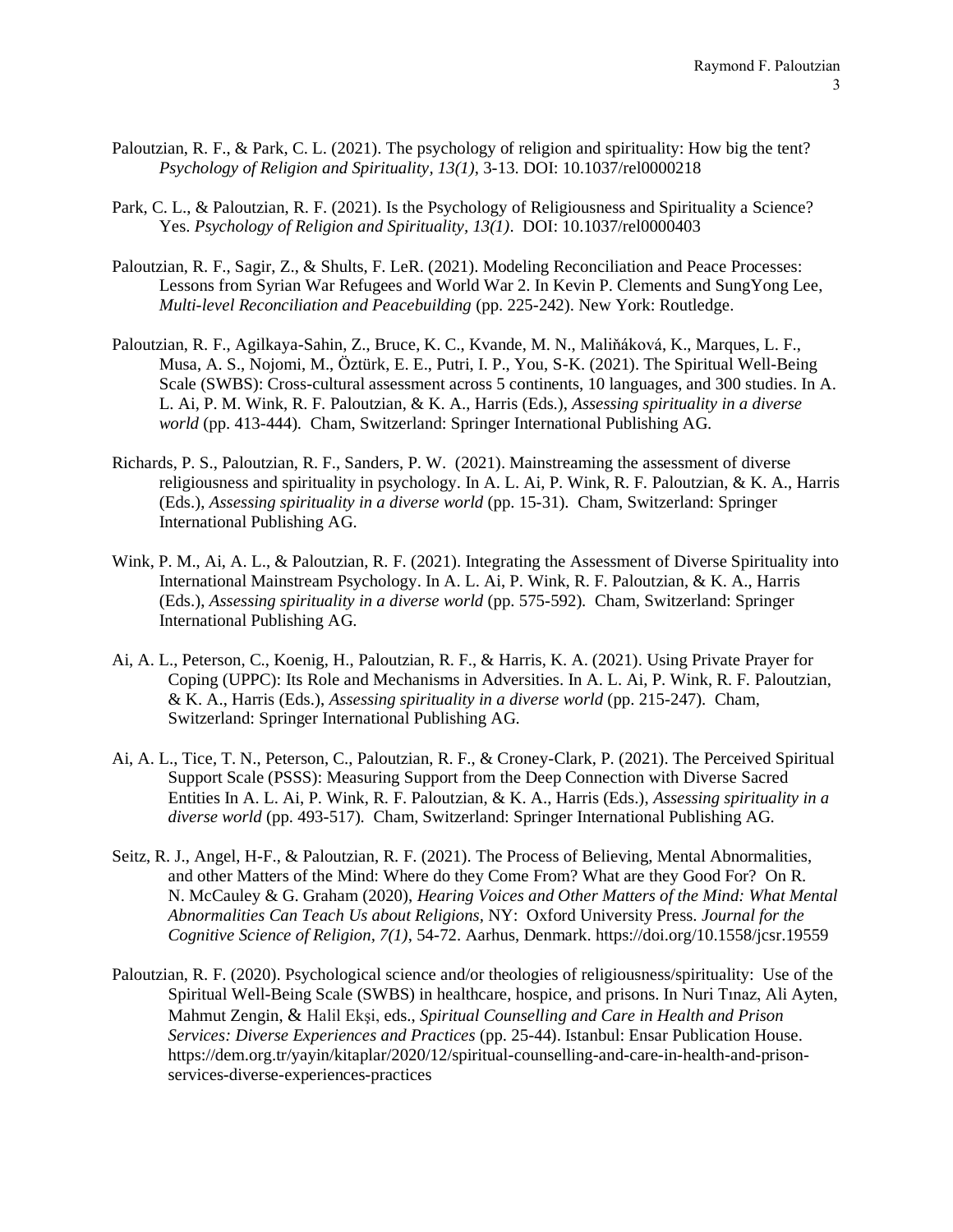- Sağır, Z. & Paloutzian, R. F. (2020). Religious Attitudes, Demographic Variables, and Prejudice toward Syrian Refugees in Turkey: Local Data and International Differences. *Journal of the Middle East and Migration (Ortadoğu ve Göç Dergis*i, Turkish)*, 10(20)*, 280-301. <https://dergipark.org.tr/tr/download/article-file/1410351>
- Shults, F. L., Wildman, W. J., Taves, A., & Paloutzian, R. F. (2020). What do religion scholars really want? Scholarly values in the scientific study of religion. *Journal for the Scientific Study of Religion.* <https://onlinelibrary.wiley.com/doi/full/10.1111/jssr.12643>
- Paloutzian, R. F., Seitz, R. J., & Angel, H.-F. (2020). The process of believing and psychiatric symptoms. *Religion, Brain and Behavior*, *10 (2)*, 184-191. DOI: 10.1080/2153599X.2018.1532456
- Ihm, E. D., Paloutzian, R. F., van Elk, M., Schooler, J. W. (2019). Awe as a Meaning-Making Emotion: On the Evolution of Awe and the Origin of Religions. In J. Feierman & L. Oviedo, *The Evolution* of Religion, Religiosity and Theology: A Multilevel and Multidisciplinary Approach. New York: Routledge.
- Paloutzian, R. F., & Sagir, Z. (2019). Forgiving, reconciling, and peace-building in refugee contexts: Theory, Research, and data from the war in Syria. In Njoku, M.G.C., Jason, L.A., & Johnson, B. (Eds.), *The Psychology of Peace Promotion.* NY: Springer.
- Seitz, R. J., Paloutzian, R. F., & Angel, H-F. (2019). Believing is representation mediated by the dopamine brain system. *European Journal of Neuroscience, 49*, 1212–1214. <http://dx.doi.org/10.1111/ejn.14317>
- Seitz, R. J., Paloutzian, R. F., Angel, H.-F. (2018). From believing to belief: A general theoretical model. *Journal of Cognitive Neuroscience, 30(9)*, 1254–1264. doi:10.1162/jocn\_a\_01292
- Seitz, R. J., Paloutzian, R. F., & Angel, H-F. (2017). Processes of believing: Where do they come from? What are they good for?
*F1000Research*, 5:2573, 1-21 (doi: 10.12688/f1000research.9773.2).
- Angel, H.-F., Oviedo, L. Paloutzian, R. F., Runihov, A. L. C., & Seitz, R. J. (2017). Introduction: What We Do Not Know about Believing – Approaching a New Scientific Hot Spot. In Angel, H.-F., Oviedo, L. Paloutzian, R. F., Runihov, A. L. C., & Seitz, R. J., *Process of Believing: The Acquisition, Maintenance, and Change in Creditions*. Hidelberg: Springer.
- Paloutzian, R. F. (2017). Psychology of religion in global perspective: Logic, approach, concepts. *The International Journal for the Psychology of Religion, 27(1)*, 1, 1-13, (DOI: 10.1080/10508619.2017.1241529). Translated into Portuguese and published in Brazil as Psicologia da Religiao NA Perspectiva Global: Logica, Abordagem e Conceitos. In M. R. G. Esperandio & M. H. de Freitas (Eds.), *Psicologia da Religiano no Brasil* (pp, 25-45). Jurua Editora Psicologia, Curitiba, Brasil, 2017.
- Paloutzian, R. F., & Mukai, K. J. (2017). Believing, Remembering, and Imagining: The Roots and Fruits of Meanings Made and Remade. In Angel, H.-F., Oviedo, L. Paloutzian, R. F., Runihov, A. L. C., & Seitz, R. J., *Process of Believing: The Acquisition, Maintenance, and Change in Creditions*. Hidelberg: Springer.

Paloutzian, R. F. (2017). Psychology of religion in Brazil and the world. *Revista Pistis & Praxis:*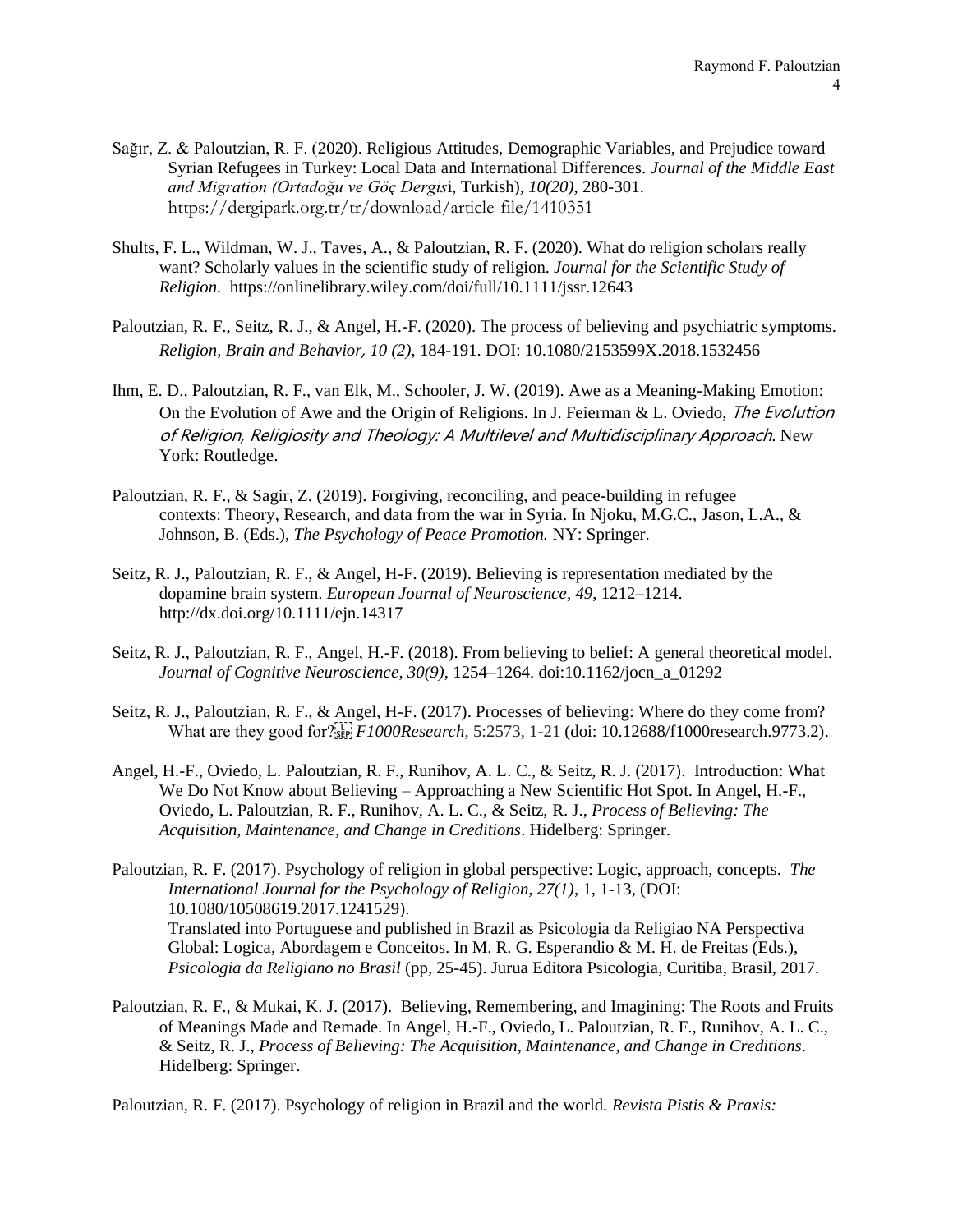*Teologia e Pastoral*, vol. 9, núm. 1, enero-abril, pp. 15-30. Pontifícia Universidade Católica do Paraná, Curitiba, Brasil.

- Angel, H.-F., Oviedo, L. Paloutzian, R. F., Runihov, A. L. C., & Seitz, R. J. (2017). Structuring Credition. In Angel, H.-F., Oviedo, L. Paloutzian, R. F., Runihov, A. L. C., & Seitz, R. J., *Process of Believing: The Acquisition, Maintenance, and Change in Creditions*. Hidelberg: Springer.
- Paloutzian, R. F. (2016). The Spiritual Well-Being Scale: Portuguese Translation and SWBS Use. *Horizonte – Revisita de Estudos de Teologia e Ciencias da Religiao (Horizonte -- Journal of Theology and Religious Studies)*. 14 (41), 76-86.
- Chilcott, T., & Paloutzian, R. F. (2016). Relations between Gauḍīya Vaiṣṇava Devotional Practices and Implicit and Explicit Anthropomorphic Reasoning about Kṛṣṇa. *Journal of Cognition and Culture,*  16 (1-2), 107-121.
- Hood, R. W., Jr., Paloutzian, R. F., & Spilka, B. (2016). Memorial for Richard Gorsuch. *Society for the Psychology of Religion and Spirituality Newsletter, 40(2)*, 1-2.
- Paloutzian, R. F. (2015, March 26). Experiences deemed religious from micro and qualitative to macro and quantitative. *The Religion Project.*  [http://www.religiousstudiesproject.com/2015/03/26/experiences-deemed-religious-from-micro](http://www.religiousstudiesproject.com/2015/03/26/experiences-deemed-religious-from-micro-and-qualitative-to-macro-and-quantitative/)[and-qualitative-to-macro-and-quantitative/](http://www.religiousstudiesproject.com/2015/03/26/experiences-deemed-religious-from-micro-and-qualitative-to-macro-and-quantitative/)
- Paloutzian, R. F., & Park, C. L. (2014). Religiousness and Spirituality: The Psychology of Multilevel Meaning Making Behavior. *Religion, Brain, and Behavior, 4,* 49-61.
- Paloutzian, R. F., Shankar, U., & Luyten, P. (2014). Forgiveness and Gandhian Nonviolence: Their Confrontation in Light of Psychological Research. *Gandhi Marg, 35(4)*, 631-654.
- Paloutzian, R. F. (2014). Psychology of religious conversion and spiritual transformation. In L. R. Rambo & C. Fahadian (Eds.), *Oxford handbook of religious conversion.* Oxford: Oxford University Press.
- Paloutzian, R. F., Murken, S., Streib, H., & Rößler-Namini, S. (2013). Conversion, Deconversion, and Spiritual Transformation: A Multilevel Interdisciplinary View. In R. F. Paloutzian & C. L. Park (Eds.), *Handbook of the psychology of religion and spirituality, 2nd ed*. NY: Guilford.
- Paloutzian, R. F., & Park, C. L. (2013). Recent Progress and Core Issues in the Science of the Psychology of Religion and Spirituality. In R. F. Paloutzian & C. L. Park (Eds.), *Handbook of the psychology of religion and spirituality, 2nd ed*. NY: Guilford.
- Park, C. L., & Paloutzian, R. F. (2013). Directions for The Future of the Psychology of Religion and Spirituality: Research Advances in Methodology and Meaning Systems. In R. F. Paloutzian & C. L. Park (Eds.), *Handbook of the psychology of religion and spirituality, 2nd ed*. NY: Guilford.
- Paloutzian, R. F. (2013). The Psychology of Religion. In A. Runihov, L Oviedo, (Eds.), *Encyclopedia of Sciences and Religions*. Heidelberg: Springer.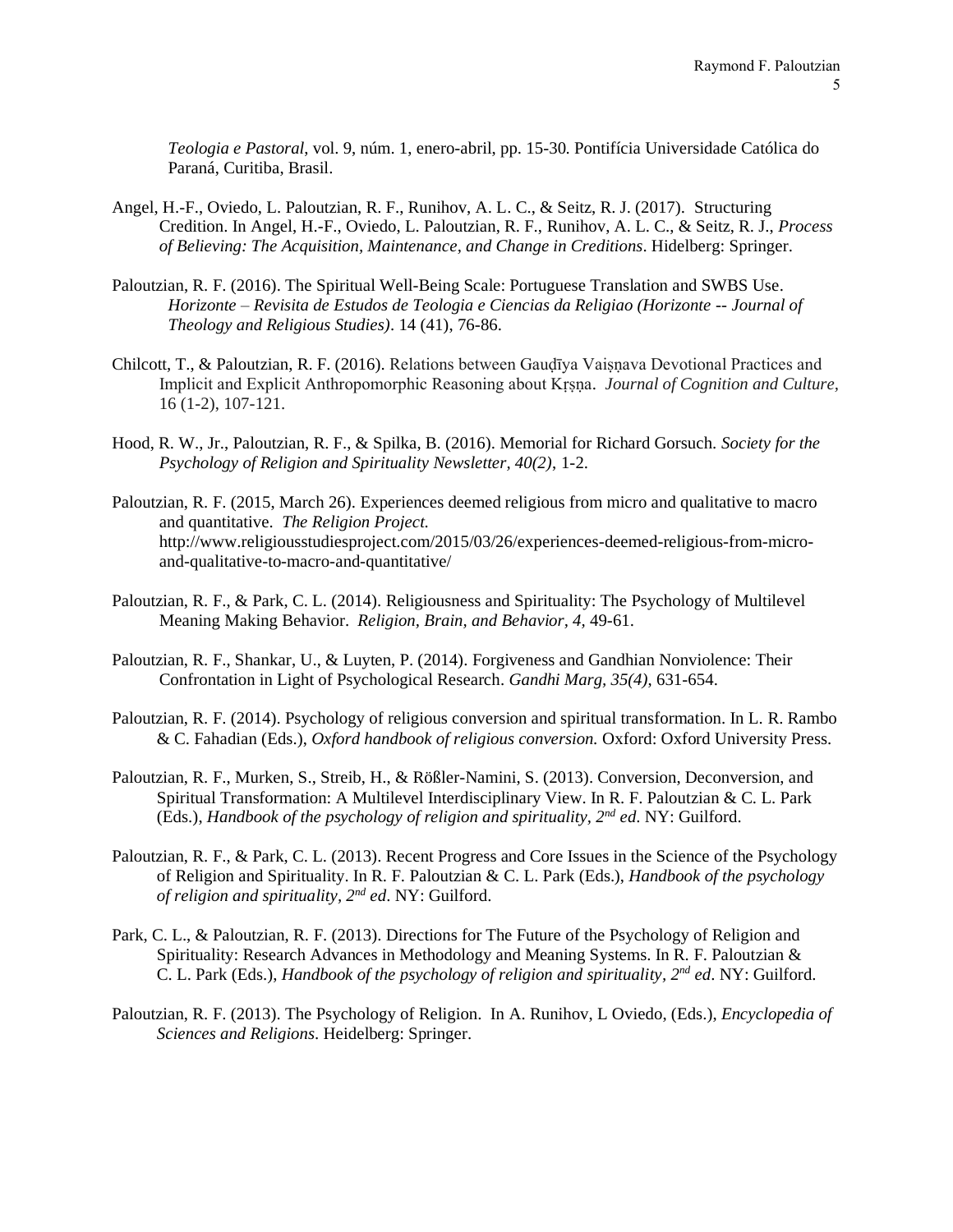- Paloutzian, R. F., Bufford, R. K., & Wildman, A. J. (2012). Spiritual well-being scale: Mental and physical health relationships. In Mark Cobb, Christina Puchalski, and Bruce Rumbold (Eds.), *Oxford Textbook of Spirituality in Healthcare* (pp. 353-358). Oxford: Oxford University Press.
- Paloutzian, R. F., & Lowe, D. A. (2012). Spiritual transformation and engagement in workplace culture. In Peter C. Hill & Bryan Dik (Eds.), *Psychology of religion and workplace spirituality*. Charlotte, NC; Information Age Publishing.
- Paloutzian, R. F., & Kalayjian, A. (2012). Interpersonal forgiveness. In D. J. Christie (Ed.), *Encyclopedia of peace psychology*. Hoboken, NJ: Wiley-Blackwell.
- Taves, A., & Paloutzian, R. F. (2011). Religions, meaning making, and basic needs. *Religion, Brain, and Behavior, 1(3),* 239-241.
- Paloutzian, R. F. (2009). Religion, identite, culture: impact du systeme de signification et de son analyse*.* In P-Y Brandt et C-A Fournier (dir.), *La conversion religieuse: analyses psychologiques, anthropologiques et sociologiques* (pp. 51-70). Geneve: Editions Labor et Fides.
- Paloutzian, R. F. (2009). Psychology of religion. In D. DeVries & B. Gerrish (Eds.), *The new Westminster dictionary of Christian theology*. Richmond, VA: Westminster John Knox Press.
- Paloutzian, R. F. (2009/2010). The bullet and its meaning: forgiveness, nonforgiveness, and their confrontation. In A. Kalayjian & R. F. Paloutzian (Eds.), *Forgiveness and reconciliation: Psychological pathways for conflict transformation and peace building.* New York, NY: Springer.
- Paloutzian, R. F., & Kalayjian, A. (2009). Introduction: Issues and themes in forgiveness and reconciliation. In A. Kalayjian & R. F. Paloutzian (Eds.), *Forgiveness and reconciliation: Psychological pathways for conflict transformation and peace building.* New York, NY: Springer.
- Paloutzian, R. F., Rogers, S. A., Swenson, E. L., & Lowe, D. (2008). Miracle attributions, meaning, and neuropsychology. In J. H. Ellens (Ed.), *Miracles: God, Science, and Psychology in the Paranormal (Vol. 2).* Praeger: Westport, Connecticut.
- Paloutzian, R. F. (2007). Conversion and revivals. In M. McClymond (Ed.), *Encyclopedia of religious revivals in America* (pp. 128-130). Westport, CT: Greenwood Press.
- Paloutzian, R. F. (2006). Psychology, the human sciences, and religion. In P. Clayton & Z. Simpson (eds.), *The Oxford handbook of religion and science* (pp. 237-252). Oxford: Oxford University Press.
- Paloutzian, R. F., Swenson, E. L., & McNamara, P. (2006). Religious conversion, spiritual transformation, and the neurocognition of meaning making. In P. McNamara (ed.), *The neurology of religious experience* (pp. 151-169). Stamford, CT: Praeger.
- Rogers, S. A., & Paloutzian, R. F. (2006). Schizophrenia, neurology, and religion: what can psychosis teach us about evolutionary role of religion? In P. McNamara (ed.), *The psychology of religious experience* (pp. 161-185). Stamford, CT: Praeger.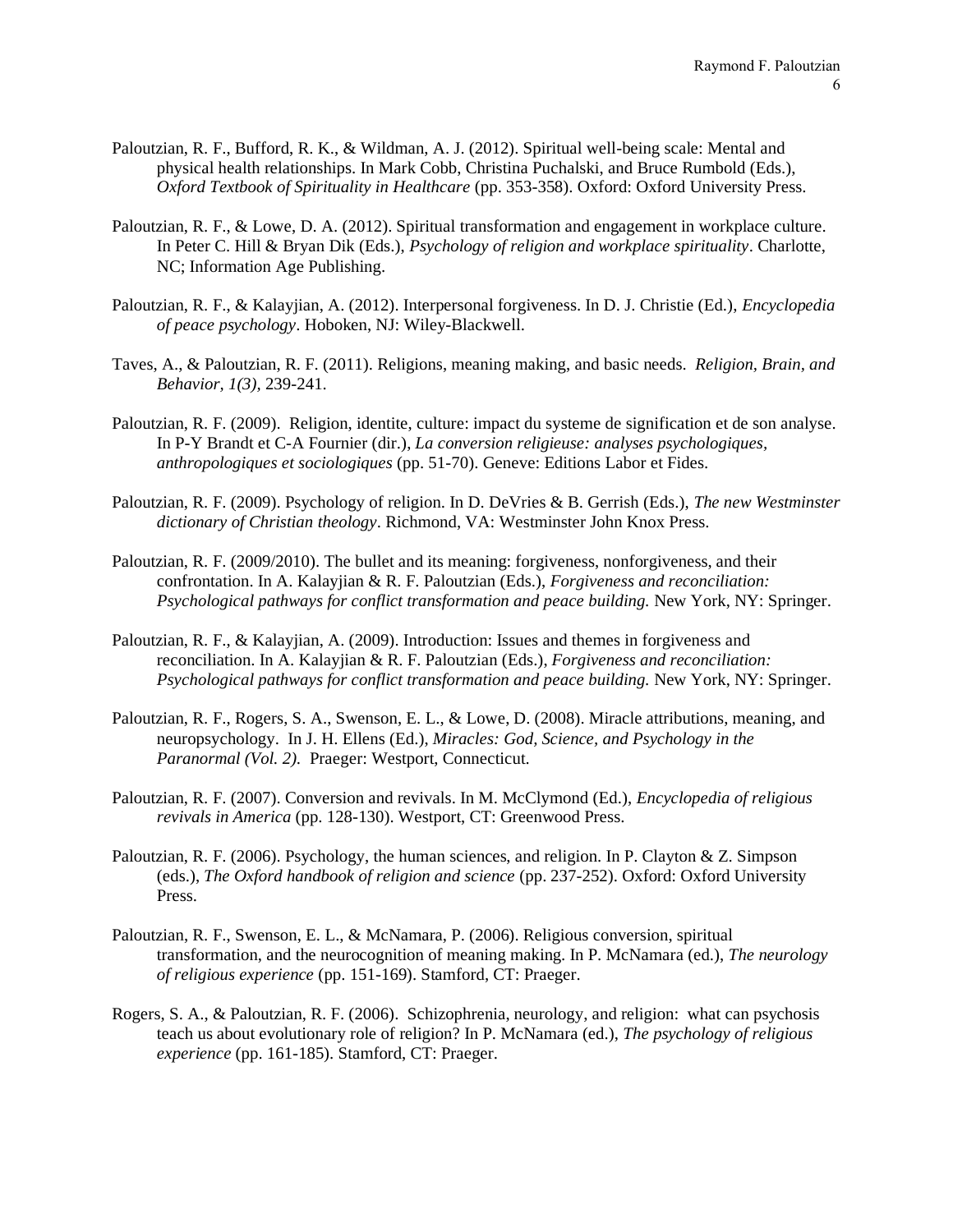- Emmons, R. A., & Paloutzian, R. F. (2005). The psychology of religion: recent progress and future directions. *General Psychologist, 40* (2), 13-15.
- Swenson, E., Park, C. L., & Paloutzian, R. F. (2005). International psychology of religion and its recent developments. *International Psychology Reporter, 9* (2), 21.
- Hester, M. P., & Paloutzian, R. F. (2005). Teaching psychology of religion: teaching for today's world. In W. Buskist & S. F. Davis (Eds.), *Handbook of the teaching of psychology* (pp. 207-203). Oxford: Blackwell.
- Paloutzian, R. F. (2005). Religious conversion and spiritual transformation: A meaning system analysis. In R. F. Paloutzian & C. L. Park (Eds.), *Handbook of the psychology of religion and spirituality*. NY: Guilford.
- Paloutzian, R. F., & Park, C. L. (2005). Integrative themes in the current science of the psychology of religion. In R. F. Paloutzian & C. L. Park (Eds.), *Handbook of the psychology of religion and spirituality*. NY: Guilford.
- Park, C. L., & Paloutzian, R. F. (2005). One step toward integration and an expansive future. In R. F. Paloutzian & C. L. Park (Eds.), *Handbook of the psychology of religion and spirituality*. NY: Guilford.
- Paloutzian, R. F. (2004). Forward. In Schwartz, M. B. & K. J. Kaplan (Eds.), *Biblical stories for psychotherapy and counseling: A sourcebook*. Binghamton, NY: Haworth.
- Paloutzian, R. F. (2003). Psychology *of, and, for, in*, and *against* religion (and spirituality?)?: Pragmatism works. *Psychology of religion newsletter* 28(2), 17-19.
- Paloutzian, R. F., & Silberman, I. (2003). Religion and the meaning of social behavior: Concepts and issues. In P. Roelofsma, J. Corveleyn, & J. van Saane (Eds.) *One hundred years of psychology and religion: Issues and trends in a century-long quest* (pp. 155-167). Amsterdam: VU University Press.
- Emmons, R. A., & Paloutzian, R. F. (2003). Psychology of religion. *Annual Review of Psychology*, 54, 377-402.
- Paloutzian, R. F., Emmons, R. A., Keortge, S. G. (2003). Spiritual well-being, spiritual intelligence, healthy workplace policy. In R. A. Giacalone & C. L. Jurkiewicz, *Handbook of workplace spirituality and organizational performance* (pp. 123-136). NY: M.E. Sharpe, Pub. Reprinted in Y. Altman, F. Bournois, & D. Boje (Eds.), *Managerial psychology, Vol. 3: Organizational and macro level perspectives* (pp. 104-119). Sage, 2008. Reprinted with updates in 2<sup>nd</sup> edition of Giacalone & Jurkiewicz, 2010).
- Paloutzian, R. F., Fikes, T. G., & Hutsebaut, D. (2002). A social-cognition interpretation of neurotheological events. In R. Joseph (Ed.) *Neurotheology: Brain, science, spirituality, religious experience*, 215-222. San Jose, CA: University Press California.
- Paloutzian, R. F. (2002). A time-tested tool: The SWB Scale in nursing research. *Journal of Christian Nursing*, 19(3), 16-19.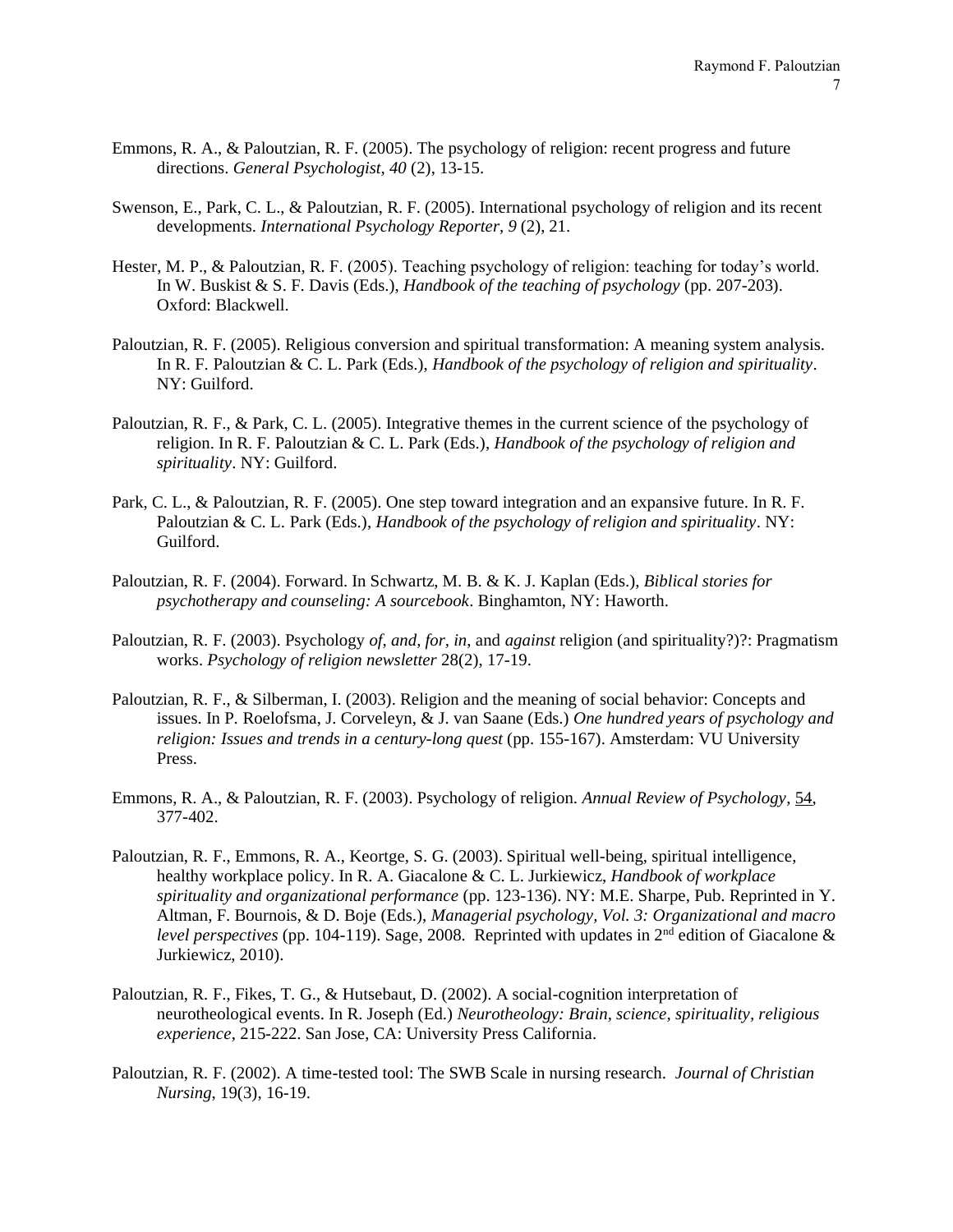- Paloutzian, R. F., & Santrock, J. W. (2002). Psychology of religion module, online edition to accompany J. W. Santrock, *Psychology*, 7th ed. Boston: McGraw-Hill Publishers.
- Paloutzian, R. F., Richardson, J. T., & Rambo, L. R. (1999). Religious conversion and personality change. *Journal of Personality*, 67(6), 1047-1079.
- Paloutzian, R. F. (1999). The Christian orthodoxy scale. In P. Hill & R. Hood, Jr. (Eds.) *Measures of religiosity* (15-19). Birmingham AL: Religious Education Press.
- Paloutzian, R. F. (1999). Religious doubts scales. In P. Hill and R. Hood, Jr. (Eds.) *Measures of Religiosity* (102-106). Birmingham AL: Religious Education Press.
- Paloutzian, R. F. (1999). The religious fundamentalism scale. In P. Hill & R. Hood, Jr. (Eds.). *Measures of Religiosity* (422-425). Birmingham AL: Religious Education Press.
- Paloutzian, R. F. (1999). The Right-Wing Authoritarianism Scale. In P. Hill & R. Hood, Jr. (Eds.) *Measures of Religiosity* (517-521). Birmingham AL: Religious Education Press.
- Paloutzian, R. F., & Santrock, J. W. (1999). The psychology of religion. In J.W. Santrock, *Psychology*, 6th ed. (Supplementary chapter.) Boston: McGraw-Hill Publishers.
- Paloutzian, R. F. (1997). Religious and spiritual factors in individual and societal well-being: Positive and negative contributions. (Abstract.) In H.L. Meadow *Developments in quality of life studies: Proceedings of the first conference of the international society of quality of life studies—Volume I*, p. 68. ISQOLS and The Belk College of Business Administration, University of North Carolina at Charlotte.
- Paloutzian, R. F., & Santrock, J. W. (1997). The psychology of religion. In J. W. Santrock, *Psychology*, 5th ed. (Chapter REL). Dubuque, IA: Brown and Benchmark.
- Halonen, J. S., Santrock, J. W., & Paloutzian, R. F. (1997). Values and religion. In J. S. Halonen & J. W. Santrock, *Human Adjustment*, 2nd ed. (428-450). Dubuque, IA: Brown & Benchmark.
- Latino, C. & Paloutzian, R. F. (1995). Harassment at a small college: Rate and response. *Higher Education Abstracts*, 30(3), 424.
- Paloutzian, R. F. & Kirkpatrick, L. K. (1995). Introduction: The scope of religious influences on personal and societal well-being. *Journal of Social Issues*, 51(2), 1-11.
- Paloutzian, R. F., & Smith, B. S. (1995). The utility of the religion-as-schema model. *The International Journal for the Psychology of Religion*, *5*, 17-22.
- Paloutzian, R. F. (1994). Doing psychology of religion in year APA 101. *Psychology of Religion Newsletter*, (American Psychological Association Division 36), *19(1*), pp. 1-7.
- Paloutzian, R. F. (1993-94, Winter). Domestic violence and sexual harassment: Ethical issues in expert testimony, discussant's remarks. *The Clinical Psychology of Women Newsletter* (Section 4 of Division 12 of the American Psychological Association), *9(2)*, p. 11.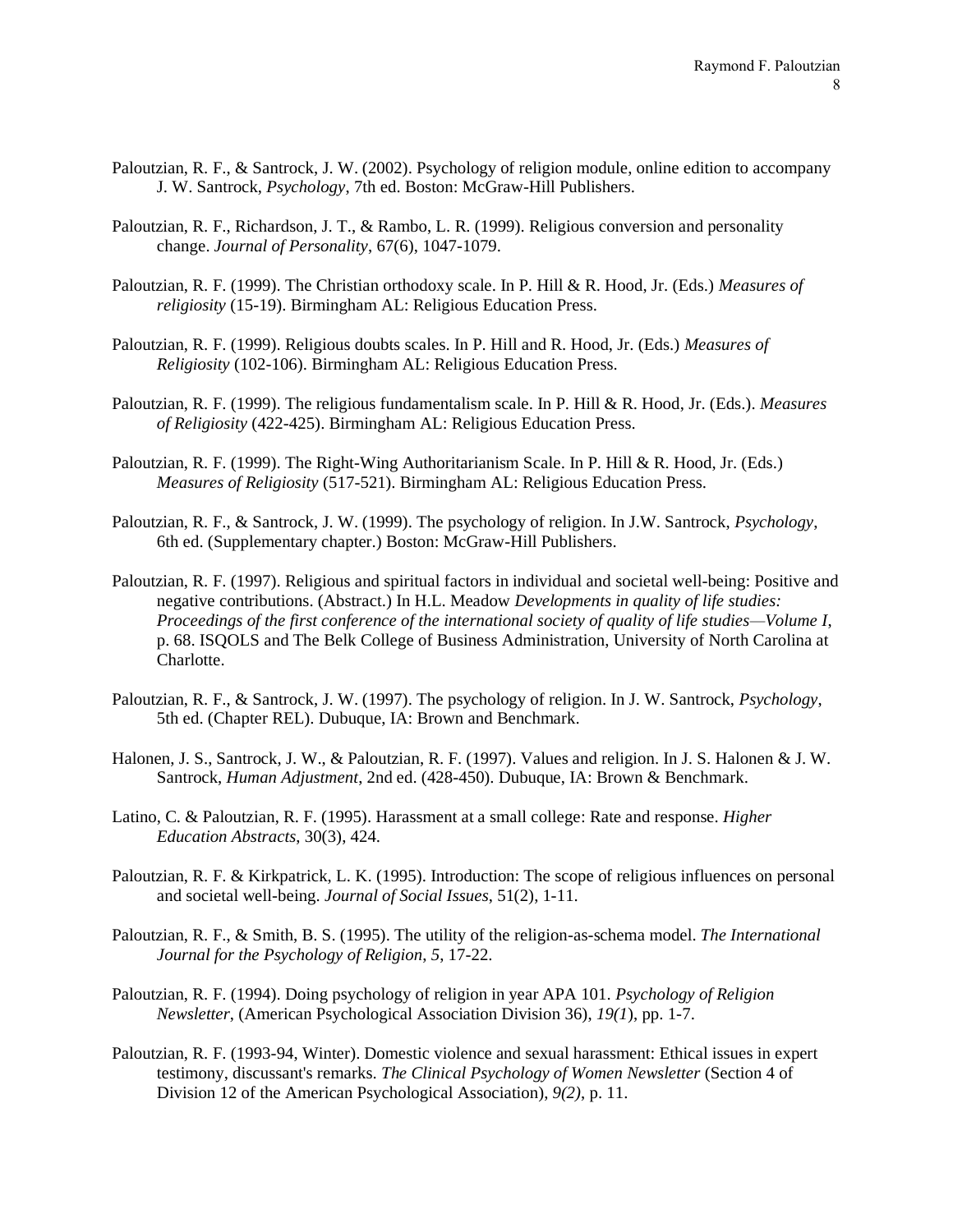- Ellison, C. W., & Paloutzian, R. F. (1992). Spiritual Well-Being Scale. (HAPI online database record). Pittsburgh, PA: Behavioral Measurement Database Services (producer). McLean, VA: BRS Search Service (online vendor).
- Paloutzian, R. F., & Ellison, C. W. (1991). *Manual for the spiritual well-being scale*. Nyack, NY: Life Advance, Inc.
- Bufford, R. K., Paloutzian, R. F., & Ellison, C. W. (1991). Norms for the spiritual well-being scale. *Journal of Psychology and Theology*, *19,* 56-70.
- Paloutzian, R. F. (1989). Relating theologies and belief systems to scientific psychology: Recent approaches and perspectives. *Journal of Psychology and Theology*, *17,* 382-384.
- Paloutzian, R. F., & Janigian, A. S. (1987). Models and methods in loneliness research: Their status and direction. *Journal of Social Behavior and Personality*, 2, (2, pt. 2), 31-36. Reprinted in M. Hojat & R. Crandall (Eds.), *Loneliness: Theory, research, and applications*. Newbury Park, CA: Sage Publications, 1989.
- Paloutzian, R. F., & Janigian, A. S. (1986). Interrelationships between religiousness and loneliness. *The Psychotherapy Patient*, 2, 3-14. Reprinted in S. Natale, (Ed.), *Psychotherapy and the lonely patient*, 1986, New York: Haworth.
- Paloutzian, R. F. (1986). Psychology of religion as a medium of communication with general psychology. *Journal of Psychology and Christianity*, 5, 62-66. Reprinted in H. N. Malony (Ed.), *Psychology of Religion: Personalities, Problems, Possibilities*, 1991, Baker Book House, Grand Rapids, MI.
- Paloutzian, R. F. (1983). Presentations at the ministry of justice (Stockholm). In D. Wexler (Ed.), *People to people mental health law delegation to Western and Eastern Europe, Journal* (pp. 32-36). Spokane, WA: Citizen Ambassador Program, Eisenhower Federal Building.
- Paloutzian, R. F., & Ellison, C. W. (1982). Loneliness, spiritual well-being and the quality of life. In L. A. Peplau & D. Perlman (Eds.), *Loneliness: A sourcebook of current theory, research and therapy*. (pp. 224-237). Wiley-Interscience.
- Paloutzian, R. F. (1981). Purpose in life and value changes following conversion. *Journal of Personality and Social Psychology*, 41, 1153-1160. Reprinted in H. N. Malony (Ed.), *Psychology of Religion: Personalities, Problems, Possibilities*, 1991, Baker Book House, Grand Rapids, MI. Reprinted in Justin Barrett, *Readings in Psychology of Religion.*
- Paloutzian, R. F., & Ellison, C. W. (1979). Religious commitment, loneliness, and quality of life. *CAPS Bulletin*, *5,* 1.
- Paloutzian, R. F. (1979). Note on the attribution and reinforcement analyses of altruism. *Journal of Psychology and Theology*, *7,* 114-117.
- Paloutzian, R. F., Jackson, S. L., & Crandall, J. C. (1978). Conversion experience, belief system, and personal and ethical attitudes. *Journal of Psychology and Theology*, 6, 266-275. Reprinted in J. R.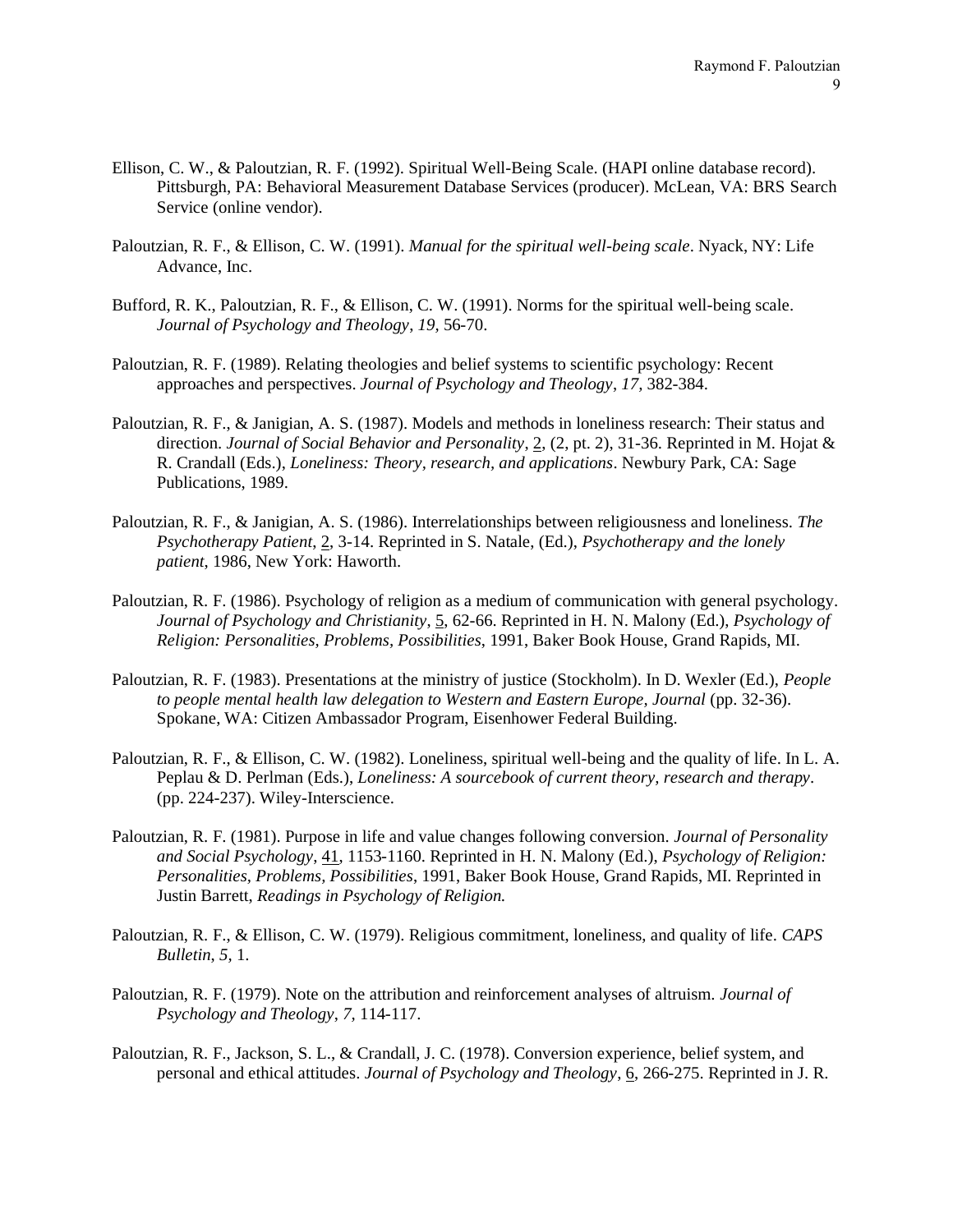Fleck & J. Carter (Eds.), *Psychology and Christianity: Integrative readings* (pp. 216-227), 1981, Nashville: Abingdon.

- Payton-Miyazaki, M., & Paloutzian, R. F. (1977). Effects on deviance of sensitization to personal ideals and peer solicitation. *Journal of Psychology, 95,* 25-36
- Paloutzian, R. F. (1975). Recent developments in the psychology of individuation and deindividuation: Toward the integration of aggression, altruism, and morally relevant behavior. *JSAS: Catalog of Selected Documents in Psychology*, 5, 329.
- Paloutzian R. F. (1975). Effects of deindividuation, removal of responsibility and coaction on impulsive and cyclical aggression. *Journal of Psychology*, 90, 163-169.
- Paloutzian, R. F. (1974). Some consequences of individuation and deindividuation: Aggression and altruism as functions of responsibility and group size. *JSAS Catalog of Select Documents in Psychology, 4,*124-125**.**

### **SPIRITUAL WELL-BEING SCALE**

Paloutzian, R. F., & Ellison, C. W. (2021). *Manual for the Spiritual Well-Being Scale*. <https://www.westmont.edu/psychology/raymond-paloutzian-spiritual-wellbeing-scale>

Ellison, C. W., & Paloutzian, R. F. (2021). *SWBS: Selective Bibliography 1979-2005*. <https://www.westmont.edu/psychology/raymond-paloutzian-spiritual-wellbeing-scale>

#### **BOOK REVIEWS**

- Paloutzian, R. F. (2020). Review of *The Psychology of Peace Promotion: Global Perspectives on Personal Peace, Children and Adolescents, and Social Justice*, In Mary Gloria C. Njoku, Leonard A. Jason, and R. Burke Johnson, Eds., Springer, 2019. *The Peace Psychologist: Newsletter of Division 48, The Society for the Study of Peace, Conflict, and Violence, 19(1)*, 23.
- Paloutzian, R. F. (2017). Review of *Psychological perspectives on religion and religiosity,* by Benjamin Beit-Hallahmi. *The International Journal for the Psychology of Religion*, 27(2). Permanent DOI: <http://dx.doi.org/10.1080/10508619.2017.1286897>
- Paloutzian, R. F. (1996). Review of *Understanding religious conversion*, by Lewis R. Rambo. *The International Journal for the Psychology of Religion*, 6 (3), 225-227.
- Paloutzian, R. F. (1994). Review of *Handbook of religious conversion,* by Malony and Southerd. *The International Journal for the Psychology of Religion, 4(1)*, pp. 51-53.
- Paloutzian, R. F. (1986). Review of *The Psychology of religion: An empirical approach,* by B. Spilka, R. Hood, and, R. Gorsuch*. Pastoral Psychology, 36*, 63-64.
- Paloutzian R. F. (1986). A contemporary enigma. Review of *Glossolalia: Behavioral science perspectives on speaking in tongues*, by N. Malony and Lovekin. *Journal of Psychology and Theology*, 14, 342-343.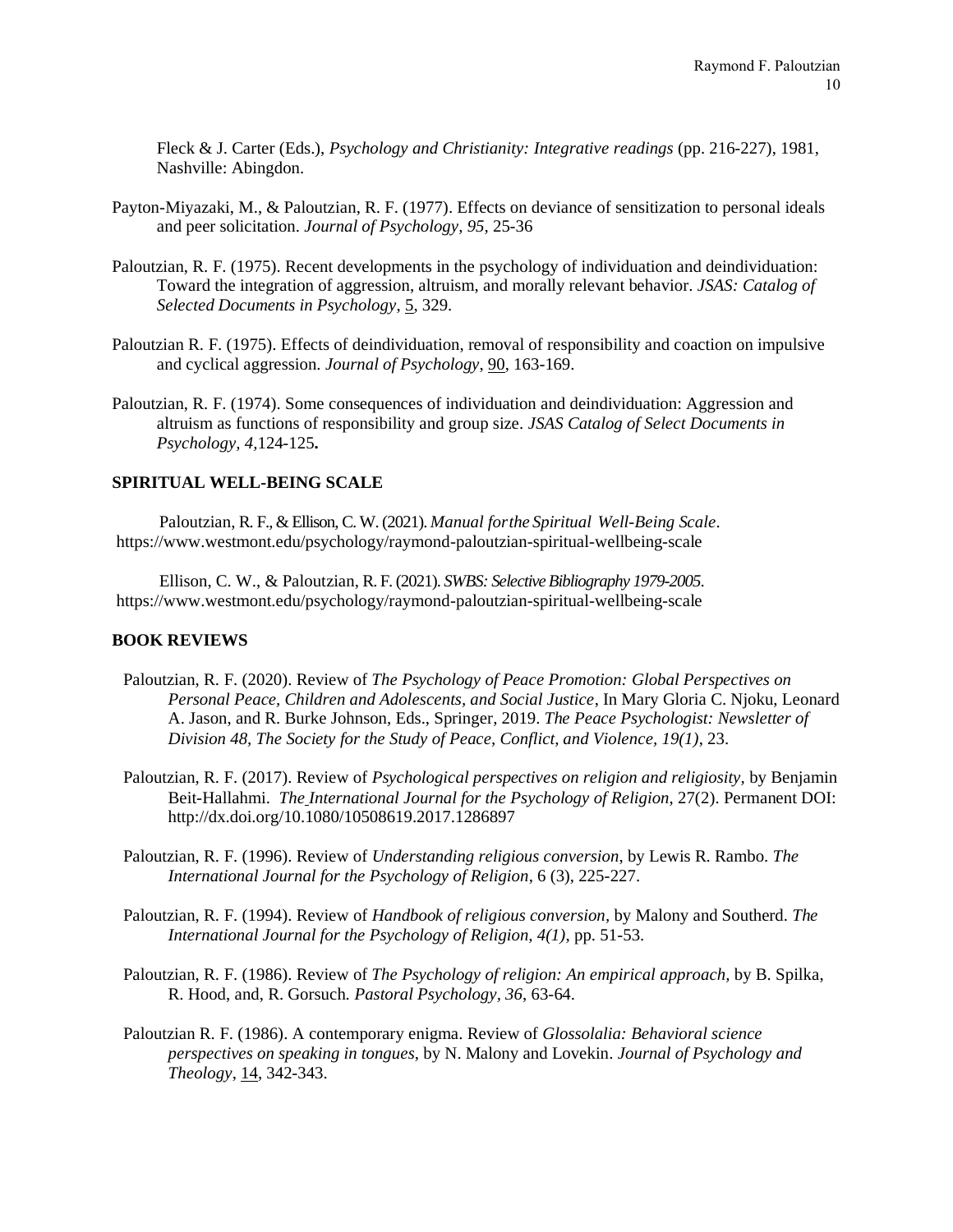- Paloutzian, R. F. (1986). Review of *Advances in the psychology of religion*. *Journal of Psychology and Theology, 14*, 353.
- Paloutzian, R. F. (1984). Review of *Realms of the unconscious*. *Religious Studies Review, 10*, 149.
- Paloutzian, R. F. (1984). Review of *Nishkarmakarma*. *Religious Studies Review, 10*, 151.
- Paloutzian, R. F. (1984). Review of *Spiritual passages: The psychology of spiritual development*. *Religious Studies Review, 10,* 48.
- Paloutzian, R. F. (1983). Review of *The rediscovery of inner experience*. *Journal for the Scientific Study of Religion, 22*, 291-292.
- Paloutzian, R. F. (1983). Review of *Spirituality and human emotion*. *Religious Studies Review, 9*, 358.
- Paloutzian, R. F. (1983). Review of *History and systems of social psychology*, 2nd ed. *Journal of Psychology and Theology, 11*, 69.
- Paloutzian, R. F. (1983). Review of *Applied social psychology annual 2*, by S. Oskamp (Ed.). *Journal of Psychology and Theology, 11*, 62-63.
- Paloutzian, R. F. (1983). Social psychology-topical, thematic, and as central as ever: Reviews of *Social psychology*, 4th ed., and *Social psychology: Principles and themes of interpersonal behavior*. *Journal of Psychology and Theology, 11*, 61.
- Paloutzian, R. F. (1982). Review of *Social episodes: The study of interaction routines*, by J. Forgas. *Journal of Psychology and Theology, 10*, 275.

# **PAPERS AND TALKS**

- Renay, A., Ai, A. L., & Paloutzian, R. F. (2021, August). Character Strengths Moderate the Faith—Postdisaster-Depression Link and a Revised Prayer Coping Scale. Paper presented as part of the symposium on *Existential Crises, Mental Health, and Resilience: The Role of Spirituality*, Amy Ai, organizer. American Psychological Association virtual online convention, Washington, D.C.
- Ai, A., L., Raney, A., & Paloutzian, R. F. (2021, August). *Perceived spiritual support related to posttraumatic growth and PTSD after extreme disaster.* Paper presented at the 129th Annual Convention of the APA, virtually. Washington, DC.
- Ai, A. L., Wink, P. M., & Paloutzian, R. F. (2021, July 19-24). *Assessing Diverse Spirituality for Psychological Studies in an Increasingly Integrated World*. Paper presented at the 32nd International Congress of Psychology -- Mind, Society, and World. Prague, Czech Republic.
- Paloutzian, R. F. (2020, December 3). Discussant: Symposium on *The Intersection of Islamic Studies and Modern Psychology in the International Context*, Zuhal Agilkaya Sahin, organizer. Meeting of the Turkish Association for the Psychology of Religion, Istanbul, virtual by Zoom.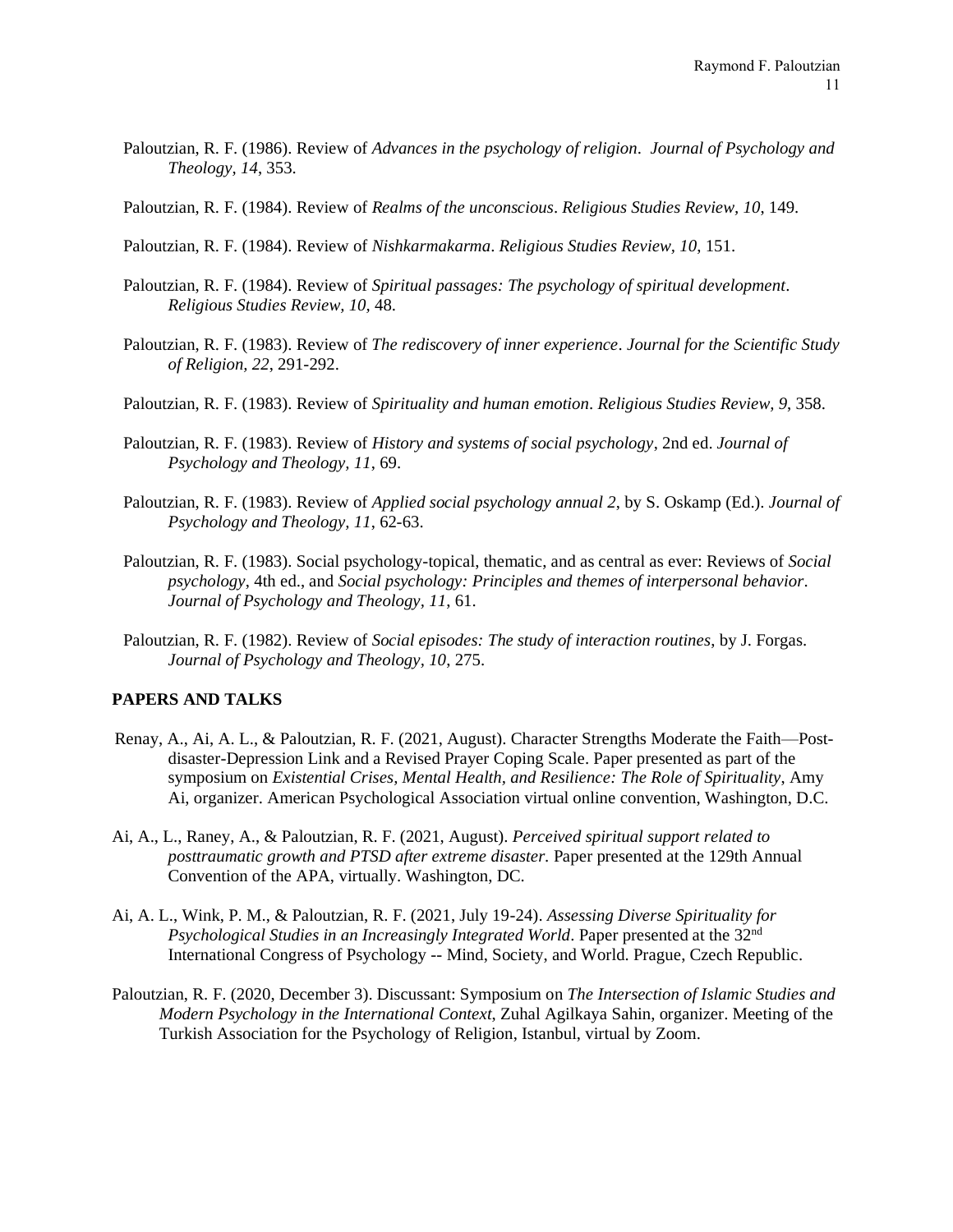- Paloutzian, R. F., & Sagir, Z. (2020, August). *Forgiveness & Revenge after coming out of Hell: Refugees from the war in Syria & the Dilemma of Theodicy.* Presentation to the 32nd (virtual/online) annual convention of the American Psychological Association, Wash. D.C.
- Ai, A. L., Wink, P. M., & Paloutzian, R. F. (2020). *Assessing Spiritual Diversity in Psychological Research.* Presentation to the 32<sup>nd</sup> (virtual/online) annual convention of the Association for Psychological Science, May-June.
- Wildman, W. J., Shults, F. LeR., Paloutzian, R. F., & Taves, A. (2019, November). *What do AAR members value?: Results of the Values in the Study of Religion (VISOR) Project.* Presentation given at the meeting of the American Academy of Religion, San Diego, CA.
- Bufford, R., & Paloutzian, R. F. (2019, August). *The Spiritual Well-Being Scale: Concept, Measure, Psychometrics and Utility in Cross-Cultural Perspective.* Presentation given in the symposium on Multicultural Spirituality Assessment: Implications for Wellbeing, Health, Aging and Existential Challenge (Amy Ai, organizer) at the American Psychological Association convention, Chicago.
- Paloutzian, R. F. (2019, May 17-18). *Connecting with the Deceased?: Desire, Fear, and Possibility.* Talk presented at the conference on Restorative Connection with the Deceased (Ted Rynearson and Laurie Burke, organizers), Virginia Mason Hospital Separation and Loss Clinic, Seattle, WA.
- Paloutzian, R. F. (2019, March). *New Approaches to the Scientific Study of Beliefs and the Believing Process*. Symposium organized and presented at the International Convention of Psychological Science, Paris, France.
- Paloutzian, R. F. (2018, November). *Credition Concepts help Integrate Psychological Science*. Talk presented at the 7<sup>th</sup> meeting of the conference on Creditions: The Process of Believing, Graz, Austria.
- Paloutzian, R. F. (2018, November). *Why Knowledge of Believing is Necessary: A Snapshot Illustration*  from Health Psychology. Talk presented at the 7<sup>th</sup> meeting of the conference on Creditions: The Process of Believing, Graz, Austria.
- Paloutzian, R. F. (2018, November). *Psychological Science and/or Theologies of Religiousness/Spirituality: Use of the Spiritual Well-Being Scale (SWBS) in Healthcare, Hospice,*  and Prisons. Paper presented at the 2<sup>nd</sup> international MDR Congress on Religious/Spiritual Counseling and Care, Istanbul.
- Sagir, Z., & Paloutzian, R. F. (2018, August). *Syrian Refugee Aftermath: Acculturation, Mental Health, Coping, & Forgive-Retaliate Binary*. Paper presented as part of symposium on *Advancing Social Justice Internationally: Professional Psychology Contributions*, Andres Consoli, organizer, American Psychological Association convention, San Francisco, CA.
- Paloutzian, R. F. (2018, August). *Psychology of Religion from 1978 to 2018: How to Teach Well.* Paper presented at the meeting on teaching the psychology of religion, Kevin A. Harris, Organizer, at the Society for the Psychology of Religion and Spirituality, American Psychological Association Division 36, APA convention, San Francisco.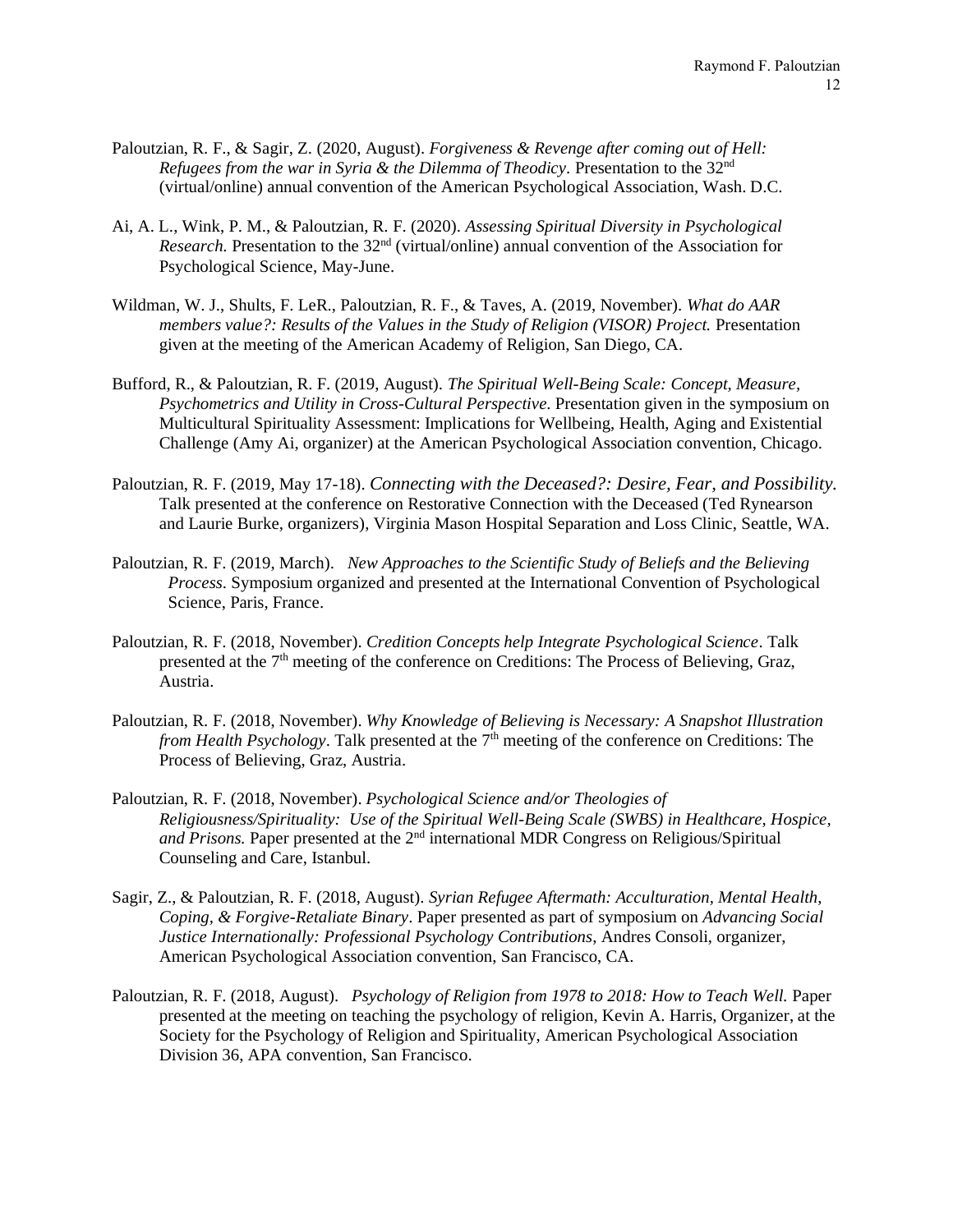- Paloutzian, R. F. (2018, August). *PoR/S: Please God, End This, i.e., Not Our Name Again.* Paper presented at the meeting on definitions and paradigm in the psychology of religion, Kevin A. Harris, Organizer, at the Society for the Psychology of Religion and Spirituality, American Psychological Association Division 36, APA convention, San Francisco.
- Paloutzian, R. F. (2018, April). *Internationalism, Religiousness, and Refugees: 20 Years of World Psychology*. Presentation at the symposium on International Psychology, H. Takooshian, organizer, at the 98<sup>th</sup> meeting of the Western Psychological Association, Portland, Oregon. <https://www.youtube.com/watch?v=tOgjyB2Dgrg>
- Paloutzian, R. F., & Sagir, Z. (2018, March). *Forgiving, reconciling, and peace: Theory, research, and data from Syrian war refugees.* Paper presented at the meeting of the Society for the Study of Peace, Conflict, and Violence: APA Division 48, South Bend, IN.
- Ihm, E., Paloutzian, R. F., van Elk, M., & Schooler, J. (2017, November). *Religiousness as meaningmaking: From neural systems to stories, societies, and cultures.* Keynote address presented at the conference on The Evolution of Religion II, Tamaya, Santa Ana Pueblo, New Mexico.
- Paloutzian, R. F., & Park, C. L. (2017, August). *What Psychology of Religion Is and Is Not — so, What do we do Next?* Paper presented at the meeting of the International Association for the Psychology of Religion, Hamar, Norway.
- Paloutzian, R. F. (2017, February 16). *The Psychology of Forgiveness in Context of Turks and Armenians*. Presentation at the Panel on Forgiveness. Fuller Theological Seminary, Pasadena, CA.
- Paloutzian, R. F. (2016, November). *The Psychology of Creditions in Global Perspective*. Presentation at the 6<sup>th</sup> annual conference on Creditions, Graz, Austria.
- Paloutzian, R. F. (2016, August). *Teaching the psychology of religion.* Paper presented at the Division 36 Hospitality Suite, American Psychological Association meeting, Washington, D.C.
- Paloutzian, R. F. (2016, October 16). *Presentation to the First Inaugural Program for Undergraduates.* American Psychological Association Division 36, University of Southern Alabama.
- Paloutzian, R. F. (2015, November 2016, January). *Psychology of Religion in Global Perspective*. Invited address given at the Pontifical Catholic University of Curitiba, Pontifical Catholic University of Sao Paulo, and the State University of Sao Paulo, Brazil; to the University of Hong Kong; and to the University of Shenzhen, University of Hangzhao, and the Chinese Academy of Social Sciences, Beijing, China.
- Paloutzian, R. F. (2015, October). *Believing, remembering, and imagining: The roots and fruits of meanings made and remade*. Presentation at the 5<sup>th</sup> annual conference on Creditions, Graz, Austria.
- Barlev, M., Kinsella, M., Taves, A., Paloutzian, R. F., German, T. (2015, February). *Meaning Making in a New Age Spirituality Group: Pattern Detection Predicts Anomalous Experiences and Paranormal Interpretations.* Paper presented at the Society of Personality and Social Psychology, Psychology of Religion Preconverence, Long Beach, CA.

Paloutzian, R. F. (2014, August). *Conversion, Spiritual Transformation, and Meaning Making*.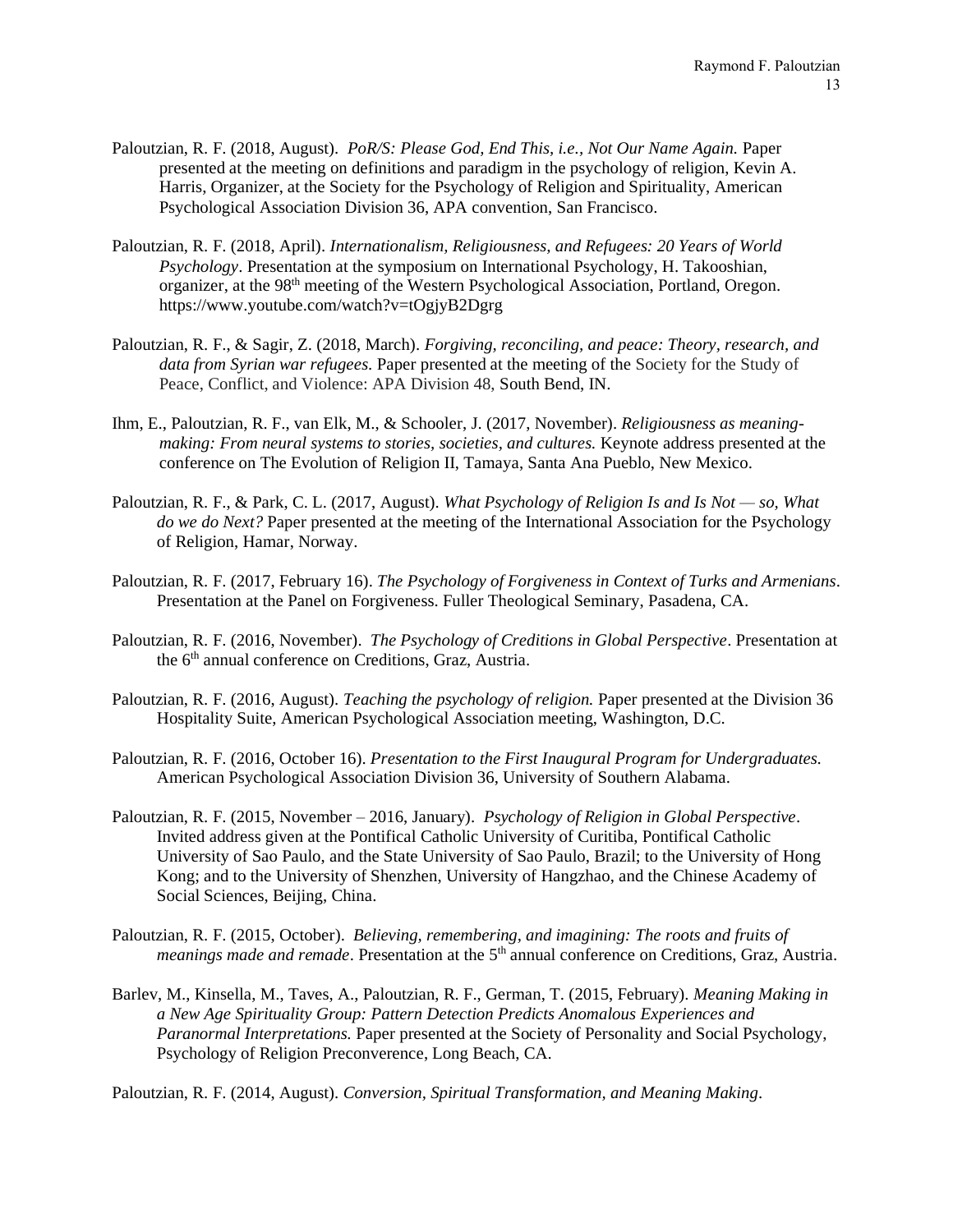Discussant's remarks given at the interdisciplinary/inter-division initiative symposium on "Diverse Contexts and Dynamics of Spiritual Transformation" (Joan D, Koss-Chioino and Steven Sandage, organizers) at the American Psychological Association convention, Washington, D.C.

- Paloutzian, R. F. (2014, August). *History of teaching psychology of religion/spirituality: Textbooks and readings.* Presentation to the Society for the Psychology of Religion and Spirituality Hospitality Suite session on teaching psychology of religion, APA convention, Washington, D.C.
- Jindra, I. W., & Paloutzian, R. F. (2013, November). *The Sociology of Religion and the "Multilevel Interdisciplinary Paradigm" in Conversion Research.* In H. Gooren, Organizer, meeting on New Approaches to Religious Conversion, Society for the Scientific Study of Religion, Boston, MA.
- Paloutzian, R. F. (2012, 28 Nov.–1 Dec.). *Creditions: believing as an aspect of meaning system processes.* 2nd Conference on "The Structure of Creditions": Memory, Space of Action, and Social Binding. Graz, Austria.
- Paloutzian, R. F. (2010, Sept. 16-17)*. Experimental Methods and Beyond: The Core, Perspectives, and Surprises in Scientific Research on Religiousness.* MindLab Workshop: Cognition in the laboratory and cognition in the wild. University of Aarhus, Denmark.
- Paloutzian, R. F. (2009, September). *Forgiveness and Reconciliation*. Talk presented at Universite catholique de Louvain-la-Neuve, Belgium.
- Paloutzian, R. F. (2009). *Publishing in the Psychology of Religion: Meet the Editors*. APA Division 36 midyear conference panel/presenter, Baltimore, MD.
- Paloutzian, R. F. (2009, August). *Editing and publishing in the psychology of religion.* Presentation at a symposium at the International Association for the Psychology of Religion, Vienna, Austria. Vassilis Saroglou, Organizer.
- Paloutzian, R. F. (2009, October). Remarks on *Towards Cultural Psychology of Religion* by Jacob Belzen. Society for the Scientific Study of Religion, Denver, Colorado.
- Paloutzian, R. F. (2009, October). *Psychology of Conversion as Transformation of a Meaning System*, Presentation in Symposium on Religious Conversion, L. Rambo, Organizer, Denver.
- Paloutzian, R. F. (2009). *Response to talks by Ann Taves and Heinz Streib*. Chair and Discussant, Meeting of the Society for the Scientific Study of Religion, Denver, Colorado.
- Paloutzian, R. F., (2009) Psychology of Forgiveness: Issues and Research. In A. Kalayjian, Organizer and Chair, APA Symposium on Forgiveness and Reconciliation, Washington, D.C.
- Paloutzian, R. F. (2008, August). *Comments on religiosity and psychological adjustment in adolescents, college students, and elderly.* Paper presented at C. Boyatzis (organizer) symposium on "Religiosity and psychological adjustment in adolescents, college students, and elderly" at the American Psychological Association meeting, Boston, MA.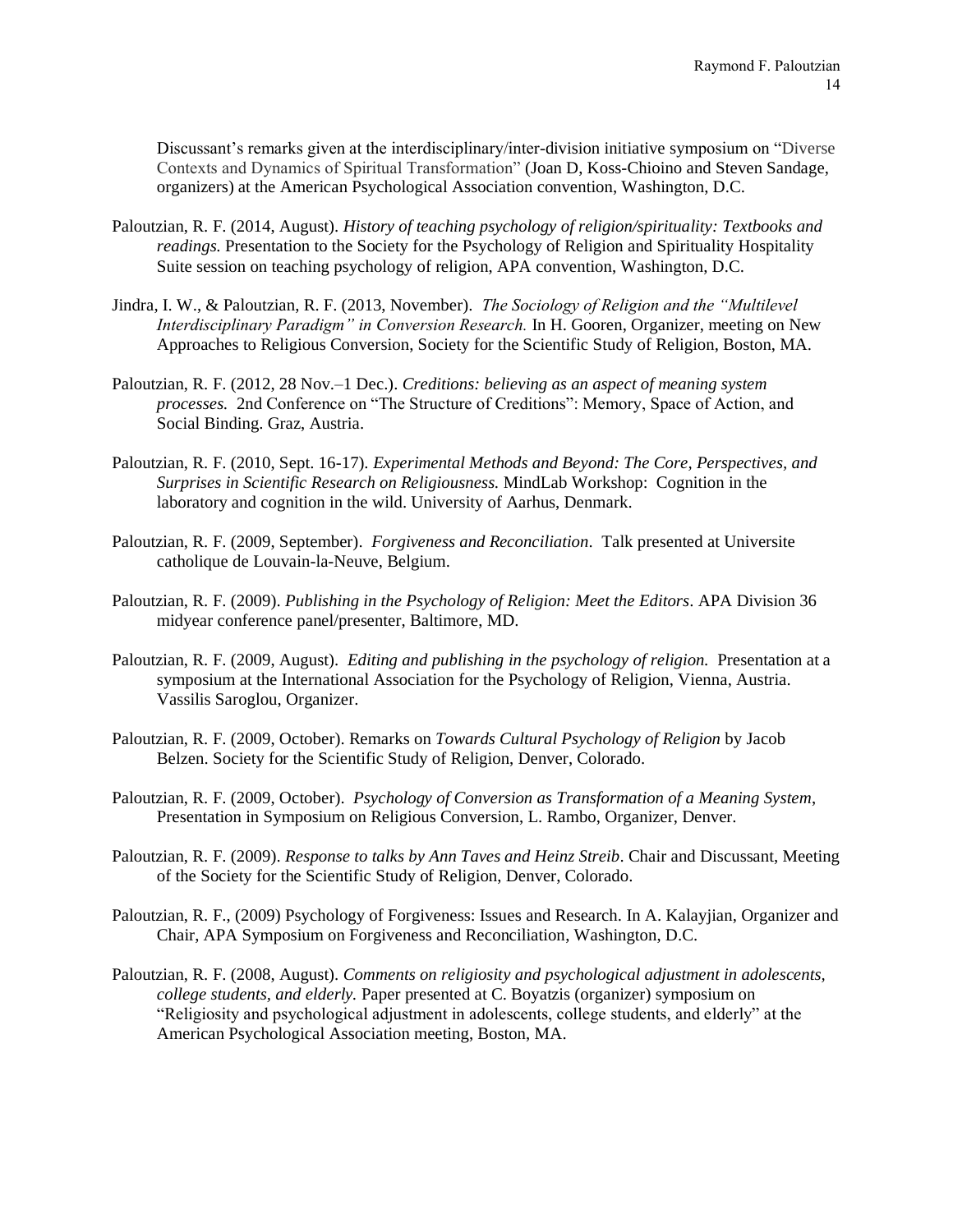- Paloutzian, R. F. (2008, May). *Conversion, self, culture, and the far reach of the meaning system analysis.* Address presented at the Conference on Religious Conversion, University of Lausanne, Switzerland.
- Paloutzian, R. F. (2008, March 1). *Psychology, religion, and the far reach of the meaning system analysis.* Address presented at the APA Division 36 (Psychology of Religion) Mid-Year Conference on Religion & Spirituality, Loyola College Maryland, Columbia, MD.
- Paloutzian, R. F. (2007, November 20). Paper presented at Symposium on "Rethinking Science, Religion, and Their Possible Relations," Nina Azari, Organizer, American Academy of Religion Meeting, San Diego, CA.
- Rogers, S. A., Paloutzian, R. F., & Lowe, D. (2007, August). *Spiritual and evolutionary role of schizophrenia.* Paper presented at the APA convention, San Francisco, CA.
- Paloutzian, R. F. (2005, August). *Integrative themes in the current science of the psychology of religion*. Symposium paper presented at APA, Washington, D.C.
- Paloutzian, R. F. (2005, August). *Religion and stress-related growth – discussant's remarks*. Symposium paper presented at APA, Washington, D.C.
- Paloutzian, R. F. (2005, March). *Focusing on spiritual transformation*. Symposium paper presented at the APA Division 36 (Psychology of Religion) mid-year meeting, Baltimore, MD.
- Nielsen, M. E., Paloutzian, R. F., Bottoms, B., & Filipas, H. (2003, October). *Religious attributions made by child abuse victims*. Presented at the annual meeting of the Society for the Scientific Study of Religion, Norfolk, VA.
- Paloutzian, R. F. (2003, August). *Psychology of religion or psychology of religion and spirituality: Should the division include "spirituality" in its name?*, Symposium presentation, American Psychological Association, Toronto.
- Paloutzian, R. F. (2002. August). *Psychology of, and, for, in, and against religion (and spirituality?)?: Pragmatism works*. Presented to the American Psychological Association, Chicago, Illinois.
- Paloutzian, R. F. (1999, April). *A profile of religion's influence on health and well-being and when testing its effects is meaningless*. Invited address given to the 8th Annual Wheaton College Theology Conference on "Healing, Health, and Spirituality," Wheaton, Illinois.
- Paloutzian, R. F. (1998, January). *Religious consciousness? Psychological research on ordinary and extraordinary experiences*. Invited address to the CTNS/Templeton Workshop on Human Selves and Transcendent Experiences: A Dialogue of Science and Religion. University of California, San Diego.
- Paloutzian, R. F. (1997, November). *Religious and spiritual factors in individual and societal well-being: Positive and negative contributions*. Presented to The International Society for Quality-of-Life Studies. Charlotte, North Carolina.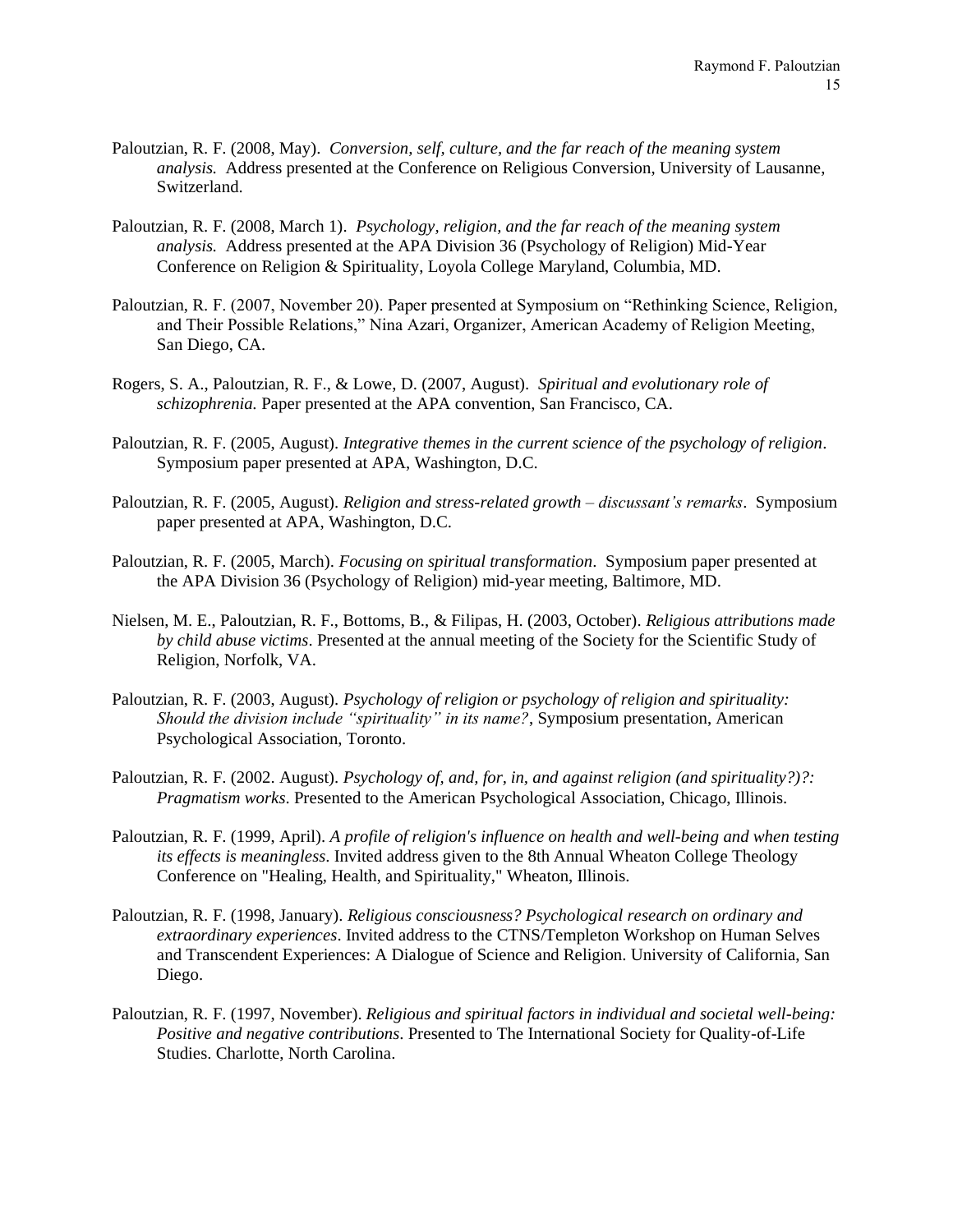- Wick, K., Weedman, B., & Paloutzian, R. F. (1997, August). *Paradoxical effects of disconfirming information on religious beliefs and attributions*. Presented at American Psychological Association meeting, Chicago, Il.
- Cheng, K., & Paloutzian, R. F. (1997, May). *Cognitive styles of high and low right wing authoritarians on reasoning tasks*. Paper presented at APS convention, Washington, D.C.
- Paloutzian, R. F. (1997, April). *Religion and well-being: Psychological research and its implications*. Templeton guest lecture, University of San Francisco.
- Paloutzian, R. F. (1996, October). *Social-personality processes and religion*. Paper presented as part of symposium on "Religion as a Variable in Social and Personality Psychology," Robert A. Emmons, Chair, The Society of Experimental Social Psychology, Sturbridge, Massachusetts.
- Paloutzian, R. F. (1996, August). *Teaching the psychology of religion*. Symposium presentation at American Psychological Association meeting, Toronto, Canada.
- Getty, K., & Paloutzian, R. F. (1994, August). *Causal attributions for loneliness and self-blame: Impact on coping*. Presented to the American Psychological Association, Los Angeles, California.
- Latino, C., & Paloutzian, R. F. (1994, August). *Harassment at a small college: Rate and response*. Presented to the American Psychological Association, Los Angeles, California.
- Paloutzian, R. F. (1993, August). *Doing psychology of religion in the year APA 101*. Presidential address given to APA Division 36 (Psychology of Religion) at the meeting of the American Psychological Association, Toronto, Canada.
- Paloutzian, R. F. (1993, August). *Discussant's remarks, Symposium on domestic violence and sexual harassment: Ethical issues in expert testimony*. Presented at the meeting of the American Psychological Association, Toronto, Canada.
- Paloutzian, R. F. (1993, August). *Discussant's remarks, Symposium on spirituality: A hard-nosed approach*. Presented at the meeting of the American Psychological Association, Toronto, Canada.
- Paloutzian, R. F. (1991, August). *Teaching psychology: lessons from the NSF experimental psychology faculty enhancement conference*. Symposium presented at APA, San Francisco.
- Paloutzian, R. F. (1991, April). *Cults, coercive persuasion, and mind control: current issues and controversies*. Two symposia presented at WPA, San Francisco, CA.
- Schmidt, R. J., & Paloutzian, R. F. (1990, April). *The effect of hemisphere-specific cognitive tasks on emotional states*. Presented at the meeting of the Western Psychological Association, Los Angeles, California.
- Paloutzian, R. F. (1989, August). *Loneliness, expectancies, and spiritual well-being: Recent quality of life research*. Invited address presented at the meeting of the American Psychological Association, New Orleans, Louisiana.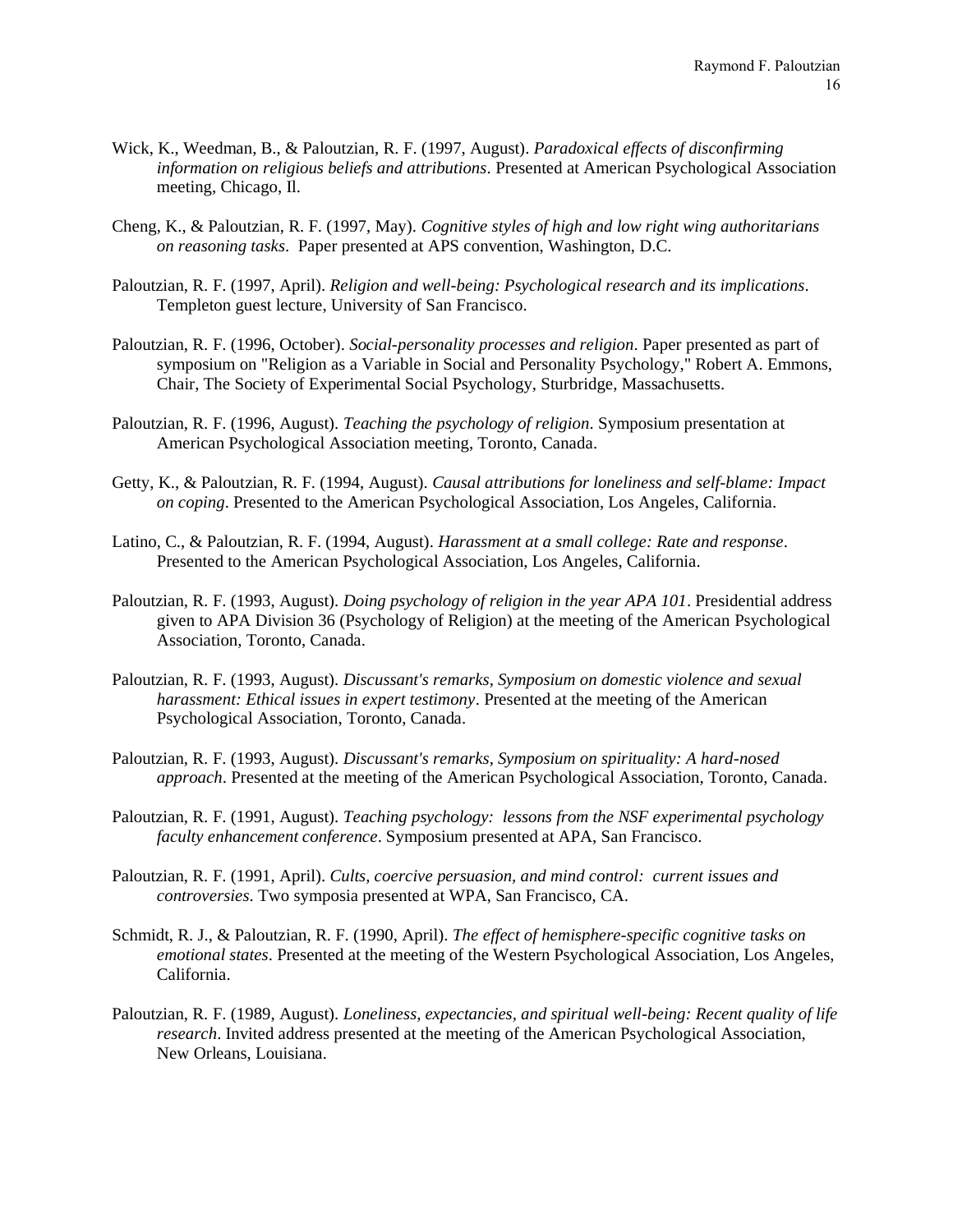- Paloutzian, R. F., Vander Wielen, J., & McAuley, W. W., (1988, August). *Effects of Expected and Actual Interpersonal Value Fulfillment on Loneliness*. Presented at the meeting of the American Psychological Association, Atlanta, Georgia.
- Paloutzian, R. F., Greenwood, G., Porte, B., & Vis, E. (1987, August). *Religious orientation: Cognitive complexity, moral reasoning, and attribution of causality*. Presented at the meeting of the American Psychological Association, New York, NY.
- Paloutzian, R. F., Evans, K. E., & Patton, L. (1986, August). *Religious orientations predict behavior?: Self-monitoring and social interest effects*. Presented at the meeting of the American Psychological Association, Washington, D.C.
- Janigian, A. S., Paloutzian, R. F. & Thompson, S. (1986, June). *Is loneliness a discrepancy between what one wants and what one gets?* Presented at the Second National Conference on Social Stress Research, Durham, New Hampshire.
- Paloutzian, R. F. (1985, November). The development of empirical research in the psychology of religion. Invited presentation to L. Bregman (Chair), *Histories/typologies in the psychology of religion*. Symposium conducted at the meeting of the American Academy of Religion, Anaheim, California.
- Paloutzian, R. F. (1984, August). Victims' considerations. In R. F. Paloutzian (Chair), *Psychology, law, and the insanity defense in international perspective*. Symposium conducted at the meeting of the American Psychological Association, Toronto, Canada.
- Paloutzian, R. F., & Wilhelm, R. (1983, August). *Faith and works: A behavioral study of religion, cheating, and altruism*. Paper presented at the American Psychological Association Convention, Anaheim, California.
- Paloutzian, R. F., (1982, October). *Research directions on spiritual well-being*. Paper presented at the Society for the Scientific Study of Religion, Providence, Rhode Island.
- Paloutzian, R. F., Janigian, A., & Van Mouwerik, S. (1982, August). *Is loneliness a discrepancy between desired and achieved social interaction?* Paper presented at the American Psychological Association Convention, Washington, DC.
- Paloutzian, R. F., (1980, February). *The Psychology of religion--its death, burial, and resurrection: Comments on Dr. Malony's paper*. Presented at the meeting of the California State Psychological Association, Pasadena, California.
- Paloutzian, R. F., & Ellison, C. W. (1979, September). *Developing a measure of spiritual well-being*. Presented to the American Psychological Association, New York, New York.
- Ellison, C. W. & Paloutzian, R. F. (1979, September). *Religious experience and quality of life*. Presented to the American Psychological Association, New York, New York.
- Paloutzian, R. F. & Ellison, C. W. (1979, May). *Physical, emotional, and behavioral correlates of loneliness*. Presented to the UCLA Research Conference on Loneliness, Los Angeles, CA.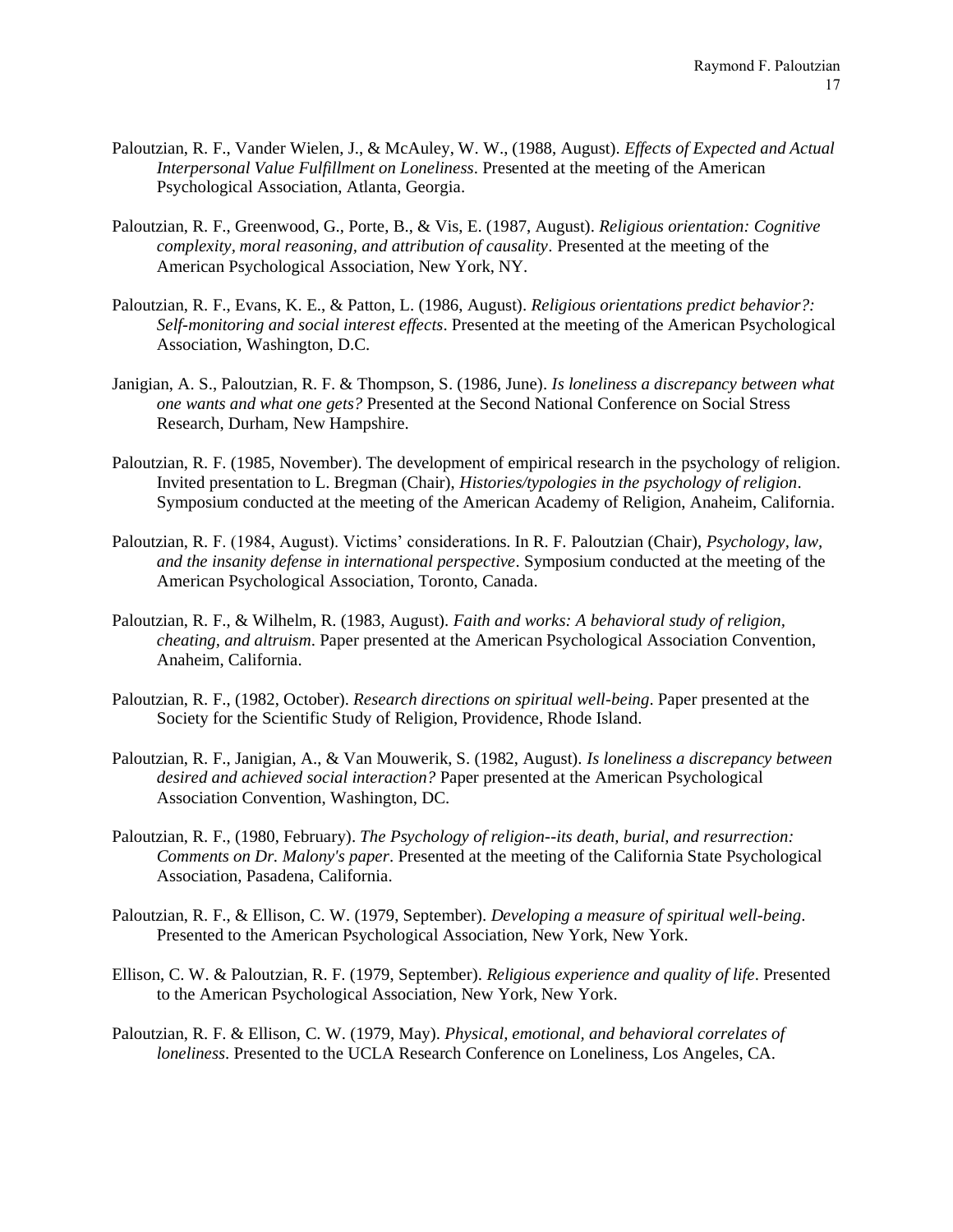- Ellison, C. W. & Paloutzian, R. F. (1979, May). *Developing an abbreviated loneliness scale*. Presented to the UCLA Research Conference on Loneliness, Los Angeles, California.
- Paloutzian, R. F. & Ellison, C. W. (1979, April). *Loneliness and spiritual well-being as functions of living environment and professional status in adult women*. Presented to the Western Psychological Association, San Diego, California.
- Paloutzian, R. F. (1979, April). *Pro-ecology behavior: Three field experiments on litter pickup*. Presented at the Western Psychological Association, San Diego, California.
- Paloutzian, R. F. & Ellison, C. W. (1979, April). *Religious commitment, loneliness, and quality of life*. Presented to the CAPS Convention, Minneapolis, Minnesota.
- Ellison, C. W. & Paloutzian, R. F. (1978, August). *Assessing quality of life: Spiritual well-being and loneliness*. Presented at the American Psychological Association Meeting, Toronto, Canada.
- Paloutzian, R. F. & Jackson, S., & Crandall, J. E. (1978, April). *Type of belief system and conversion experience as related to purpose in life, social interest, religious orientation, and dogmatism*. Presented at the Western Psychological Association, San Francisco, California.
- Paloutzian, R. F. (1977, April). *Conversation hour: Conversion and purpose in life*. Western Psychological Association Convention, Seattle, Washington.
- Payton-Miyazaki, M. & Paloutzian, R. F. (1975, April). *Preventing deviance in a deindividuating environment by sensitization to personal ideals*. Paper given at the Western Psychological Association meeting, Sacramento, California.
- Lehman, R., Paloutzian, R. F., & Crane, K. (1975, April). *A hypnotic investigation of some elements of deindividuation*. Paper given at the Western Psychological Association meeting, Sacramento, California.
- Paloutzian, R. F. (1974, April). *Recent developments in the psychology of individuation and deindividuation: Toward a model of aggression, altruism, and morally relevant behavior*. Tutorial address at the Western Psychological Association meeting, San Francisco, California.
- Paloutzian, R. F. (1973, April). *Impulsive and cyclical aggression as consequences of deindividuation*. Paper given at the Western Psychological Association meeting.
- Paloutzian, R. F. (1972, April). *Deindividuation and aggression as a function of removal of responsibility and group membership*. Paper given at Western Psychological Association meeting.
- Paloutzian, R. F. (1972, January). Participant, symposium on *Why aggression: Animal and human perspectives*. California State Psychological Association Meeting, Los Angeles, California.

**COLLOQUIA:** University of British Columbia, 2013 Université catholique de Louvain-la-Neuve, Belgium, 2009 University of Trier, Germany, 2002 University of Bielefield, Germany, 2002 Katholieke Universiteit Leuven, Belgium, 2002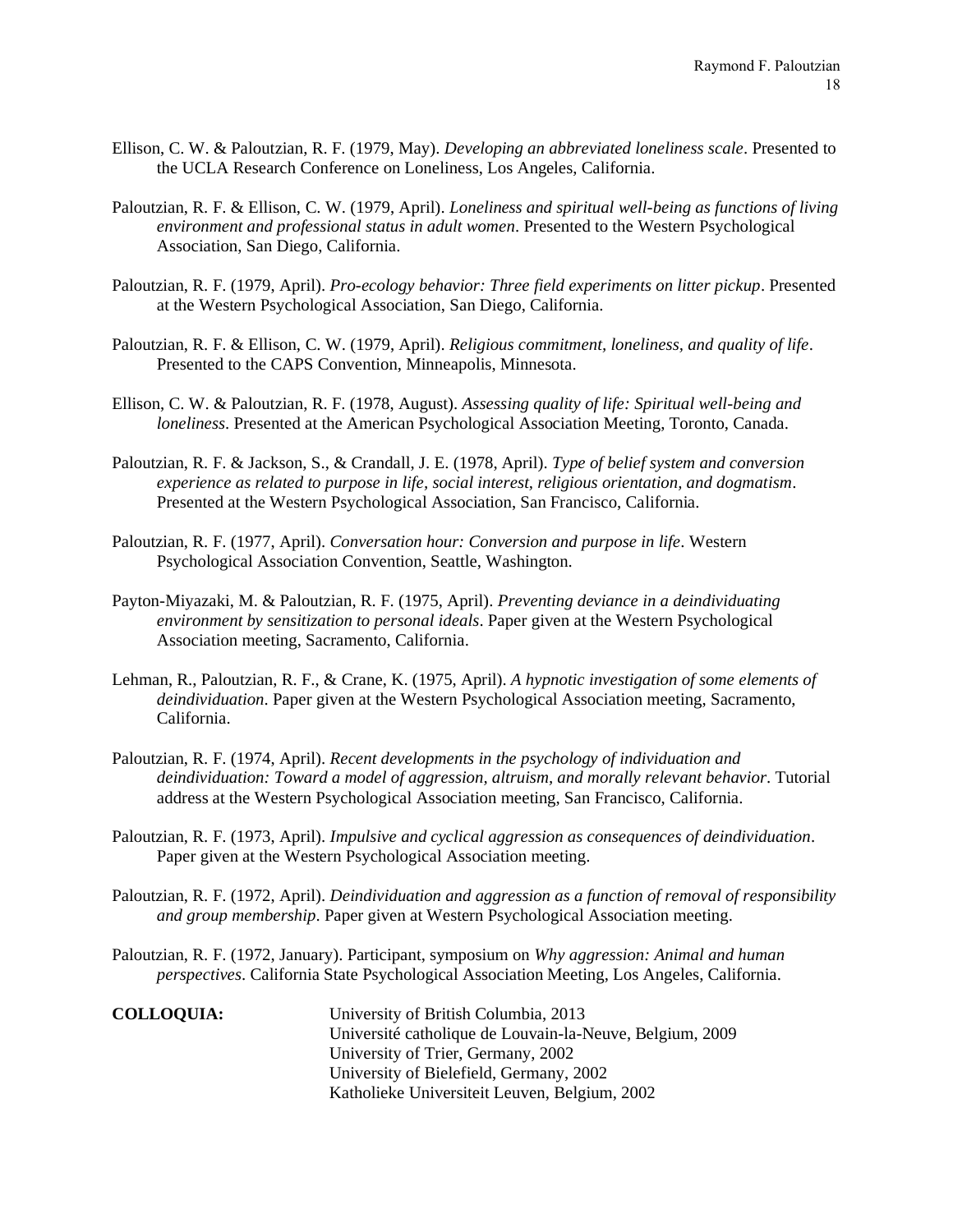Université catholique de Louvain-la-Neuve, Belgium, 2002 Alliance Theological Seminary, Nyack, New York, 2002 Fordham University, Lincoln Center, New York, 2002 Fordham University, Bronx, New York, 2002 University of California, Los Angeles, 1999 Fordham University, New York, Lincoln Center, 1992 University of California, Santa Barbara, 1983, 1988 San Francisco Theol. Seminary Graduate Theol. Union, Berkeley, 1983 Claremont Graduate School, 1982 University of California, Berkeley, 1980

# **AWARDS**

APA Division 36 Distinguished Service Award. 2011.

William C. Bier Award 2007, For having made an outstanding contribution through publication and professional activity. From APA Division 36, Psychology of Religion.

Virginia Sexton Mentoring Award, 2005, APA Division 36, Psychology of Religion.

(2018) Co-recipient w/ H.-F. Angel of award donation in support of 2018-19 meetings of the Credition Research Project (theme "Process of Believing: Time - Event – Learning"), U. Graz, Austria, \$10,000.

John F. Templeton Foundation Science-Religion Course Award, \$10,000.

Co-recipient of John F. Templeton Foundation Awards for articles in Religion and Behavioral Science:

(1999) Religious Conversion and Personality Change. *Journal of Personality, 67*(6), 1047-1079. (coauthors Richardson, J.T., & Rambo, L.R.). \$2000.

(1997) The Psychology of Religion, chapter in *Psychology*, 5th edition, (co-author John W. Santrock). \$2000.

(1996) Religious Influences on Personal and Societal Well-Being, *Journal of Social Issues* (co-author Lee Kirkpatrick). \$2000.

(1993) Norms for the Spiritual Well-Being Scale, *Journal of Psychology and Theology* (co-authors Rodger Bufford and Craig Ellison). \$2000.

Participant: National Science Foundation Experimental Psychology Faculty Enhancement Conference - Training in Neurobiology Techniques, Cognition, and Computer Utilization, June - July, 1990, Colorado State University.

Alumni Faculty Research Grant, Westmont College: 1982, \$450; 1990, \$500; 1991, \$3,000; 1993, \$2,500; 1996, \$2,500; 1998, \$2,500; 2003, \$3,300; 2005, \$3,300.

Society for the Scientific Study of Religion. Project: Stressors, religious orientation, and salivary immunoglobulin-A. 1991, \$500.

Award to develop innovative course in Psychology of Religion, U. of Idaho, 1976, 1977, 1978, \$4,500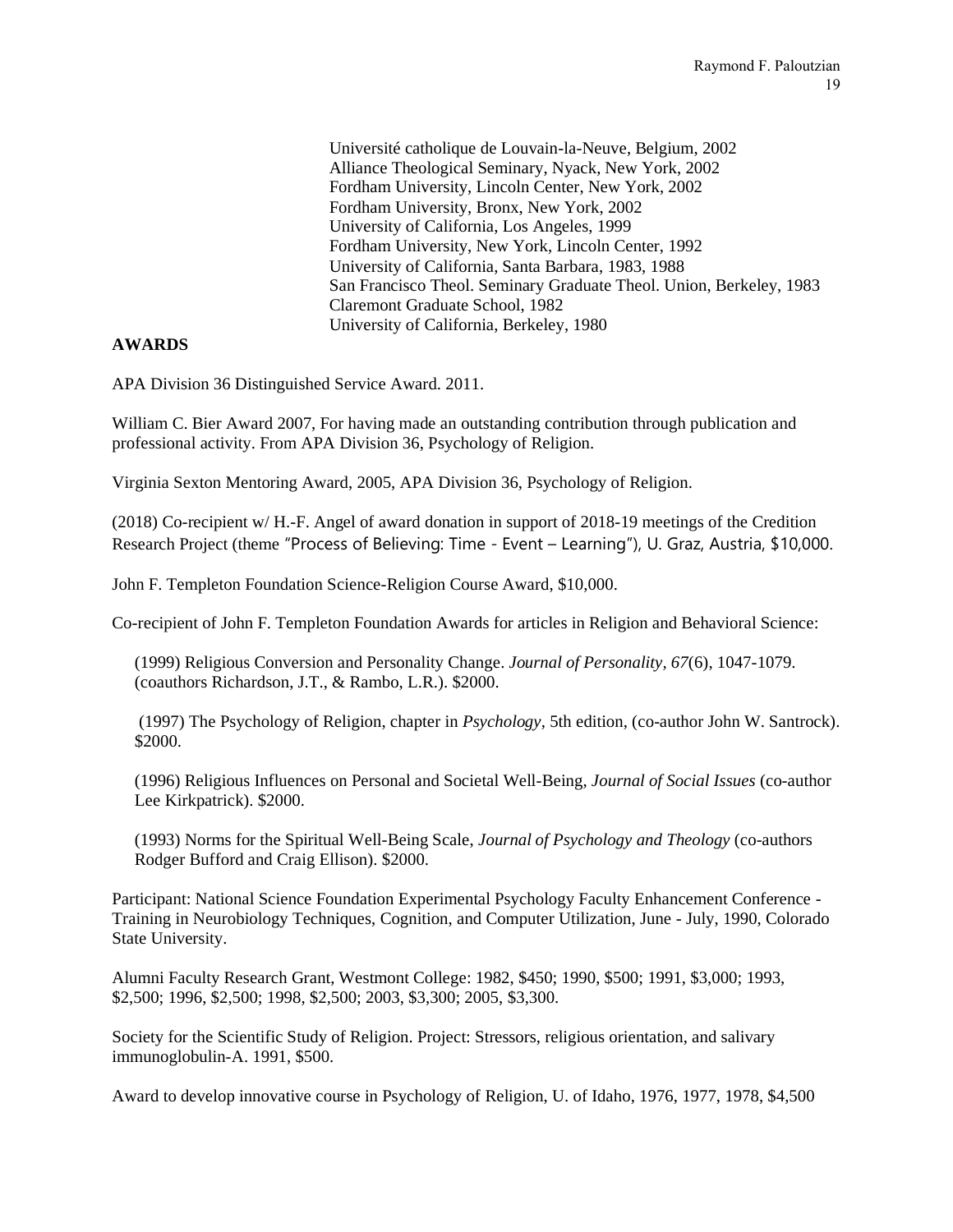Aspects of the Aggressive Drive in Humans. NIMH Predoctoral Research Fellowship No. 2-F01- MH44296-03 (September, 1969 through August, 1972). \$17,852

**SOCIETIES** American Psychological Association, Fellow Divisions 1, 2, 9, 36, 52

Member Division 8, 48

Association for Psychological Science (Fellow) Western Psychological Association (Fellow) Society for Psychological Study of Social Issues (Fellow) Society for the Scientific Study of Religion Society for Personality and Social Psychology International Association for the Psychology of Religion International Association for the Cognitive Science of Religion International Society for Science and Religion (Fellow) International Society of Applied Psychology

**LISTINGS** *Guilford's Who's Who, Who's Who in the World, 17th ed., Who's Who in the West, Who's Who Among Human Service Professionals, Who's Who in Science and Theology, 2nd ed., Who's Who Among Armenians, International Who's Who in Education, Personalities of America, 3rd ed., International Who's Who in Community Service, Who's Who in Frontier Science and Technology, Personalities of the West and Midwest, 8th ed., Dictionary of International Biography, Vol. 19, Who's Who in Medicine and Healthcare, 6th ed., Who's Who in America, 60th & 61st eds., Who's Who in Education, 7th ed.*

**COMMITTEES** Institutional Review Board, 2006-7; Faculty Diversity Committee, 2003-6 Faculty Instruction and Technology Committee, 2002-2005 Admissions Committee, 1997-2000, Westmont College APA Division 36 Elections Committee, 1994 Academic Building Task Force, Westmont College Faculty Personnel Committee, 1985-1987, 1990-1992, Westmont College Executive Committee & Academic Senate, 1984-1989, Westmont College Professional Development Committee, 1981-1984, Westmont College Religious Studies Committee, University of Idaho Borah Foundation on War and Peace, University of Idaho

# **CONSULTING & SERVICE**

2016- Foreign Honorable Member of the Polish Society for the Psychology of Religion and Spirituality. 2016- Senior Research Associate: Institute for the Bio-Cultural Study of Religion, Boston University. [\(www.ibcsr.org\)](http://www.ibcsr.org/) 2016- International consultant, Hong Kong Association for the Psychology of Religion. 2012-present: Consultant to Religion, Experience, and Mind (REM) Lab Group, UCSB. 2012/13-present: Editorial Board, International Series in the Psychology of Religion, Springer Publishers. Danish Government Grant Reviewer. Hong Kong, China, Belgium FWO, NIMH, Templeton, others. Society for the Scientific Study of Religion International Travel Awards Committee, 2012-2014. APA Division 36 awards committee, 2009 - 2022

Program Chair, Division 9 (Social Issues), for APA Convention, Boston, August 2008.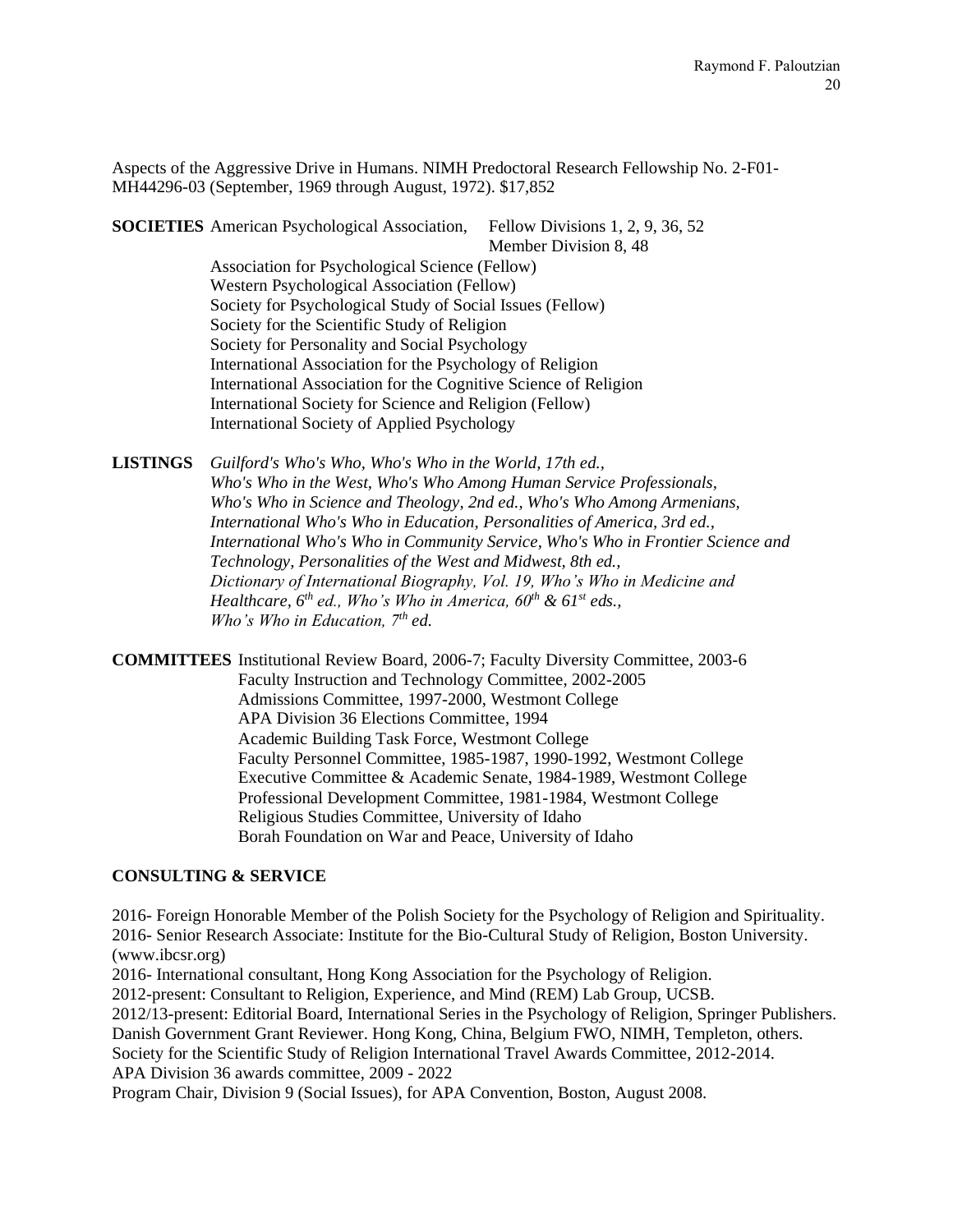President-elect, APA Division 36, 1991-92. President 1992-93. Past-president, 1993-94.

Fellows Chair, APA Division 36, 1996-97. Membership Chair, 1984-88.

Editorial Board, *Mental Health, Religion, and Culture* (2003 - present).

Editorial Board, *Journal of Management, Spirituality, and Religion* (2004 – present).

Editorial Board, *Psychology of Religion and Spirituality*

Editorial Board, *Archiv for the Psychology of Religion*

Editorial Advisory Board, *Journal for the Cognitive Science of Religion*

National Institutes of Health/Alcohol, Drug Abuse, and Mental Health (NIH) Administration

(ADAMHA) Consultant File (1993-present).

**REVIEWER:** *Personality and Social Psychology Bulletin*

 *Journal of Personality and Social Psychology: Interpersonal section; Personality section Psychotherapy and Psychosomatics Journal of Psychology and Theology Journal for the Scientific Study of Religion Research in the Social Scientific Study of Religion Review of Religious Research Mental Health, Religion, and Culture Sex Roles: A Journal of Research Journal of Management, Spirituality, and Religion Archives for the Psychology of Religion Psychology of Religion and Spirituality Journal of Clinical and Experimental Neuropsychology Psychological Assessment Gandhi Marg Journal of Contemporary Religion Journal of Peace Psychology Journal of Social Issues Journal of Cross-Cultural Psychology Psychiatry Research Journal of Personality Journal of Research in Personality Religion, Brain and Behavior Counseling Psychology Quarterly Journal for the Cognitive Science of Religion*

- Taylor & Francis/Routledge, Lawrence Erlbaum Associates, Guilford Press, Springer-Verlag, John Wiley & Sons, Random House, Brooks/Cole, Little, Brown & Co., Saunders, Scott-Foresman, Worth, Academic Press, University of Pennsylvania Press, American Psychological Association, Springer Science + Business Media, Routledge.
- Organizer, APA symposium on *Spiritual well-being, loneliness, and perceived quality of life*. New York, September 1979.
- Division 41, organizer of APA symposium on *Psychology, law, and the insanity defense in international perspective*, 1984 Convention.
- Organizer, APA symposium on *Teaching psychology: Lessons from NSF experimental psychology faculty enhancement conference*, summer 1991, San Francisco.